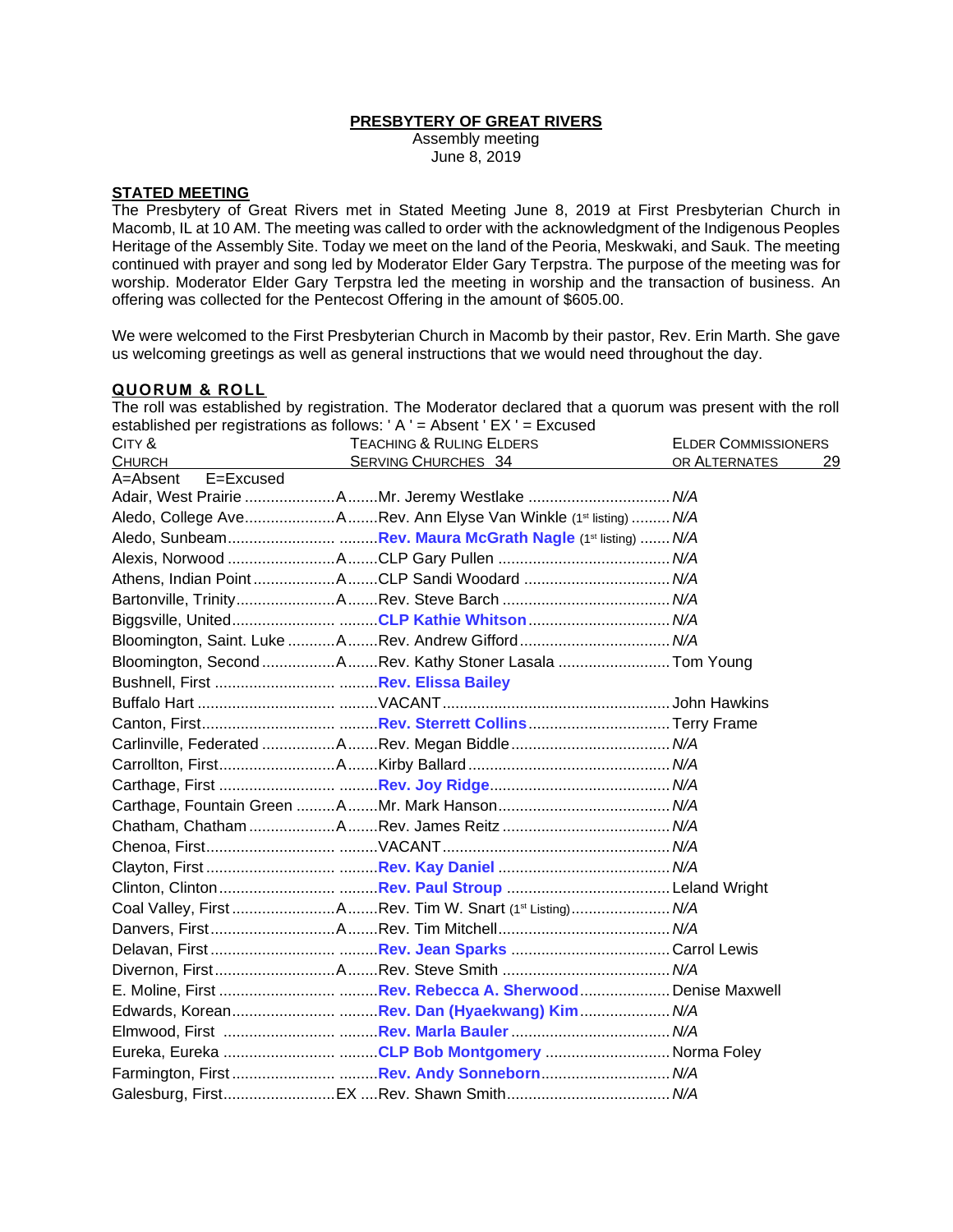|  | Lewistown, First CLP Penny Frame  N/A                                          |  |
|--|--------------------------------------------------------------------------------|--|
|  |                                                                                |  |
|  |                                                                                |  |
|  | Macomb, Scotland Trinity Rev. Gary Elg (2nd Listing) N/A                       |  |
|  | Mason City, UnitedEX Rev. Charlotte Poetschner N/A                             |  |
|  | Media, Community ACLP Amy Booker Hirsch  N/A                                   |  |
|  |                                                                                |  |
|  |                                                                                |  |
|  |                                                                                |  |
|  |                                                                                |  |
|  |                                                                                |  |
|  |                                                                                |  |
|  |                                                                                |  |
|  |                                                                                |  |
|  |                                                                                |  |
|  |                                                                                |  |
|  |                                                                                |  |
|  | Normal, New CovenantARev. Robert W. Ryder N/A                                  |  |
|  | Normal, New CovenantARev. Susan M. Ryder N/A                                   |  |
|  |                                                                                |  |
|  |                                                                                |  |
|  |                                                                                |  |
|  |                                                                                |  |
|  |                                                                                |  |
|  |                                                                                |  |
|  | Peoria, WestminsterARev. Denise Clark Jones N/A                                |  |
|  |                                                                                |  |
|  |                                                                                |  |
|  | Pleasant Plains, Farmingdale  Rev. Lonna Chang-Ren Lee  Peggy Williamson       |  |
|  |                                                                                |  |
|  |                                                                                |  |
|  |                                                                                |  |
|  |                                                                                |  |
|  | Rock Island, Gloria Dei   Rev. Drew Nagle (1 <sup>st</sup> listing)  Ken Flack |  |
|  | Rock Island, Good Shepard  Rev. James Benson James Bertelsen                   |  |
|  | Rock Island, South Park  Rev. Blake Severson  N/A                              |  |
|  |                                                                                |  |
|  |                                                                                |  |
|  | Sherrard, Community Rev. Drew Nagle (2 <sup>nd</sup> Listing) Joseph Schurr    |  |
|  |                                                                                |  |
|  |                                                                                |  |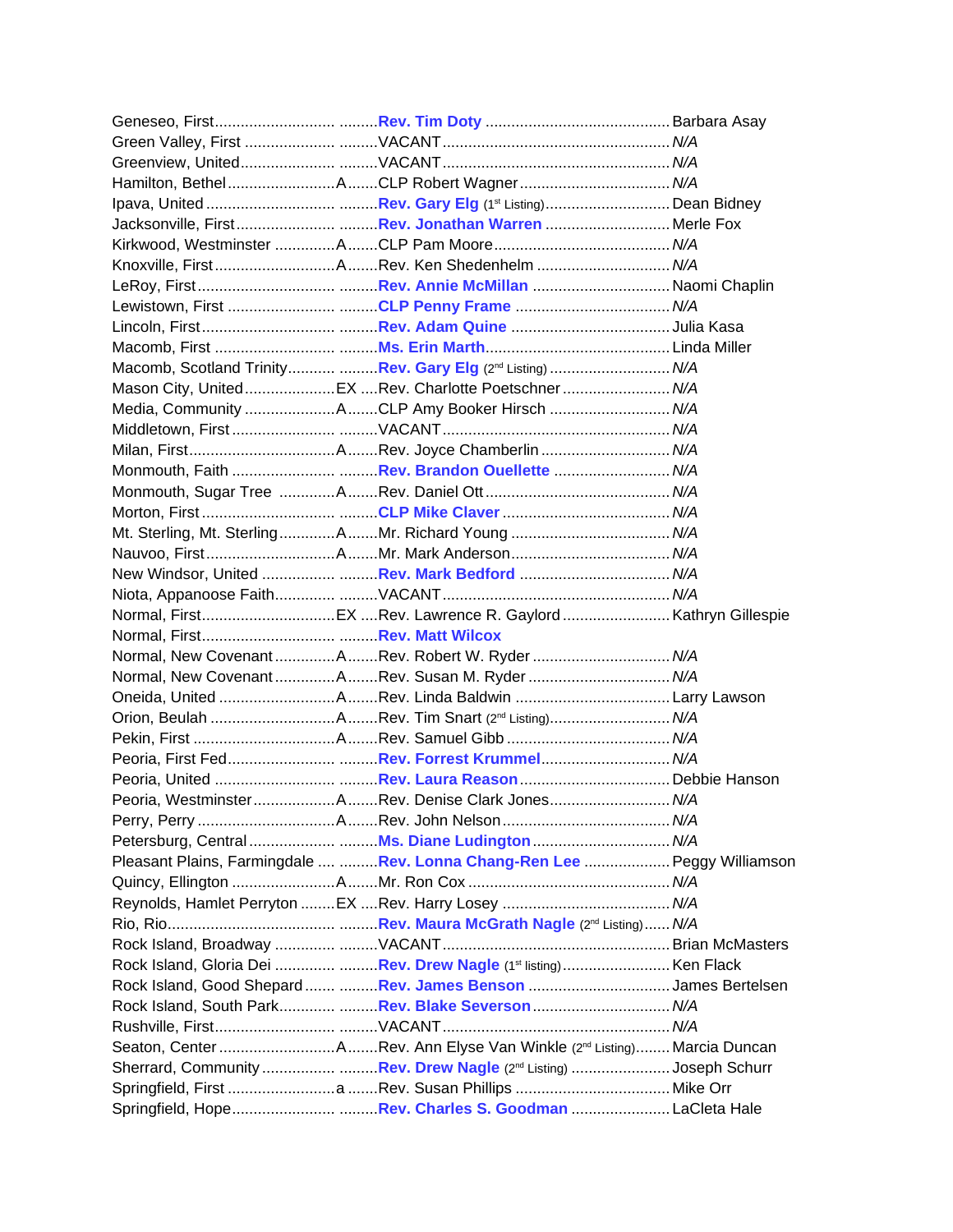|                                                                                                                                                                                                                        | Springfield, Knox Rev. Paula Carmichael  N/A                                                    |           |
|------------------------------------------------------------------------------------------------------------------------------------------------------------------------------------------------------------------------|-------------------------------------------------------------------------------------------------|-----------|
|                                                                                                                                                                                                                        |                                                                                                 |           |
|                                                                                                                                                                                                                        |                                                                                                 |           |
|                                                                                                                                                                                                                        |                                                                                                 |           |
|                                                                                                                                                                                                                        |                                                                                                 |           |
|                                                                                                                                                                                                                        | Springfield, Westminster ARev. Christian Choi  N/A                                              |           |
|                                                                                                                                                                                                                        |                                                                                                 |           |
|                                                                                                                                                                                                                        |                                                                                                 |           |
|                                                                                                                                                                                                                        |                                                                                                 |           |
|                                                                                                                                                                                                                        |                                                                                                 |           |
|                                                                                                                                                                                                                        |                                                                                                 |           |
|                                                                                                                                                                                                                        |                                                                                                 |           |
|                                                                                                                                                                                                                        |                                                                                                 |           |
|                                                                                                                                                                                                                        | Washington, Washington   Rev. Linda Philabaun  Susan Proffitt Cox                               |           |
|                                                                                                                                                                                                                        |                                                                                                 |           |
|                                                                                                                                                                                                                        |                                                                                                 |           |
|                                                                                                                                                                                                                        |                                                                                                 |           |
|                                                                                                                                                                                                                        |                                                                                                 |           |
|                                                                                                                                                                                                                        |                                                                                                 |           |
| Rev. Darwin Smith, Validated Ministry<br>Rev. Mark Merrill, Honorably Retired<br>Rev. Randy Saxon, Honorably Retired<br>Rev. Carolyn Weber, Honorably Retired<br>(Not Listed Elsewhere - voting members of Presbytery) | ADMINISTRATION & VISIONING TEAM MEMBERS, COMMITTEE CHAIRS                                       | TOTAL: 0  |
| (Not Listed Elsewhere - voting members of Presbytery)<br>Gary Terpstra                                                                                                                                                 | MODERATOR / MODERATOR ELECT OR PRIOR MODERATOR                                                  | TOTAL: 01 |
| Ken Green, Board of Pensions<br>Roger Mixer, COM                                                                                                                                                                       | <u><b>OTHERS PRESENT</b> – Pby committee members/corresponding members (voice without vote)</u> | TOTAL: 02 |
| Kathy Goranson, Geneseo-1st<br>Beth Kincaid, Springfield-Westminster<br>Mary Jo Mays, Peoria-United<br>Sherrill Mixer, Rock Island, South Park<br>Gene Miller, Macomb-1st                                              | <b>OTHERS PRESENT - Ruling Elders, Visitors, Inquirers/Candidates (without voice/vote):</b>     | TOTAL: 05 |
|                                                                                                                                                                                                                        |                                                                                                 |           |
| PRESBYTERY STAFF<br>Rev. Ryan Landino                                                                                                                                                                                  |                                                                                                 | TOTAL: 01 |
|                                                                                                                                                                                                                        |                                                                                                 |           |
| <b>TOTAL ATTENDANCE</b>                                                                                                                                                                                                |                                                                                                 | <u>72</u> |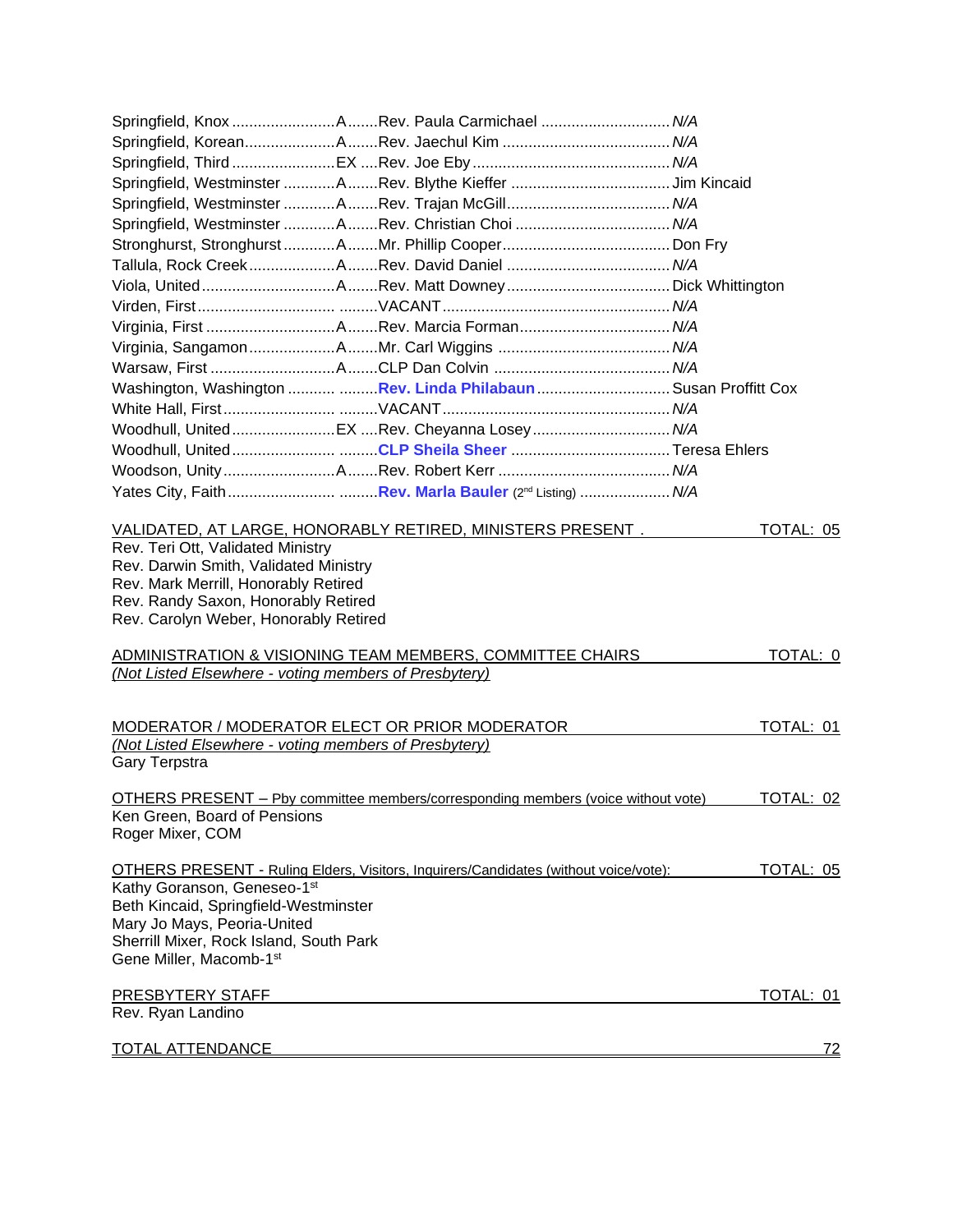Introduction of new Minster Members of the Presbytery: Rev. Joy Ridge in Carthage Rev. Andy Sonneborn in Farmington

Introduction of new Ruling Elder Commissioners took place.

**MSA** to seat corresponding members Synod Exec Rev. Sara Dingman, Presbytery of Whitewater Valley and Board of Pensions Area Representative Rev. Ken Green.

There were two participants on ZOOM: Admin Chair Elder Julio Garcia and Rev. Dr. Kathy Stoner-Lasala.

The Assembly **MSA** the Docket with the following change, The Annual Ethics Training will be conducted by Becky Hobson.

## **OMNIBUS MOTION**

**MSA** to approve the omnibus motion that included the Stated Clerk's report. Appendix A

**MSA** that all written reports be entered into the permanent minutes.

## **THE ADMINISTRATION TEAM REPORT** Appendix B

Elder Julio Garcia

MA that the Presbytery of Great Rivers will close Sherrard Presbyterian Church (Sherrard, IL) on July 31<sup>st</sup>, 2019 with their last worship service being June 9th, 2019.

**MA** that the Presbytery of Great Rivers will endorse the plan for the sale of the Sherrard Presbyterian Church (Sherrard IL) building to Robert and Christine Breshear in the amount of \$7,000.00 and for closing of the sale to take place on or about July 1, 2019.

**MA** that the Presbytery of Great Rivers allow for all liquid assets of Sherrard Presbyterian Church (Sherrard IL) as well as the monies that will be received from the sale of property to be used on their continued ministry that includes the kid's club and that Presbytery of Great Rivers or Beulah Presbyterian Church of Orion, IL temporary take on the responsibility of the administration of such funds. A Sherrard Presbyterian Restricted Fund will be created by the Presbytery of Great Rivers bookkeeper, Sabrina McGrath. In the event that the Kids Club fails, the funds from the sale be designated for youth ministry in the Presbytery.

**MA** that to Presbytery of Great Rivers allow First Presbyterian Church of East Moline to grant an easement to the City of East Moline and to negotiate with the City of East Moline regarding the fair value for the purchase of this easement. The church owns a lot across the street from the church on the south side. The city would like to extend the easement on the south end of that Property for the installation of a new sewer line.

### **NOMINATING COMMITTEE REPORT**

No motions from the floor. The approved slate was as follows: Elder Gary Terpstra, term 2, class of 2020 Rev. Mark Merrill, term 2, class of 2021 Rev. Chuck Goodman, term 1, class of 2021 Rev. Annie McMillan, term 1, class of 2021, chair Elder Marcia Duncan, term 1, class of 2019 Rev. Charles Cunningham, term 1, class of 2019 Elder Charles Morris term 1, class of 2019

Elder Treasurer Bill Strawbridge was instrumental in the move of the offices in all of the needs that took place and we give great thanks for his work.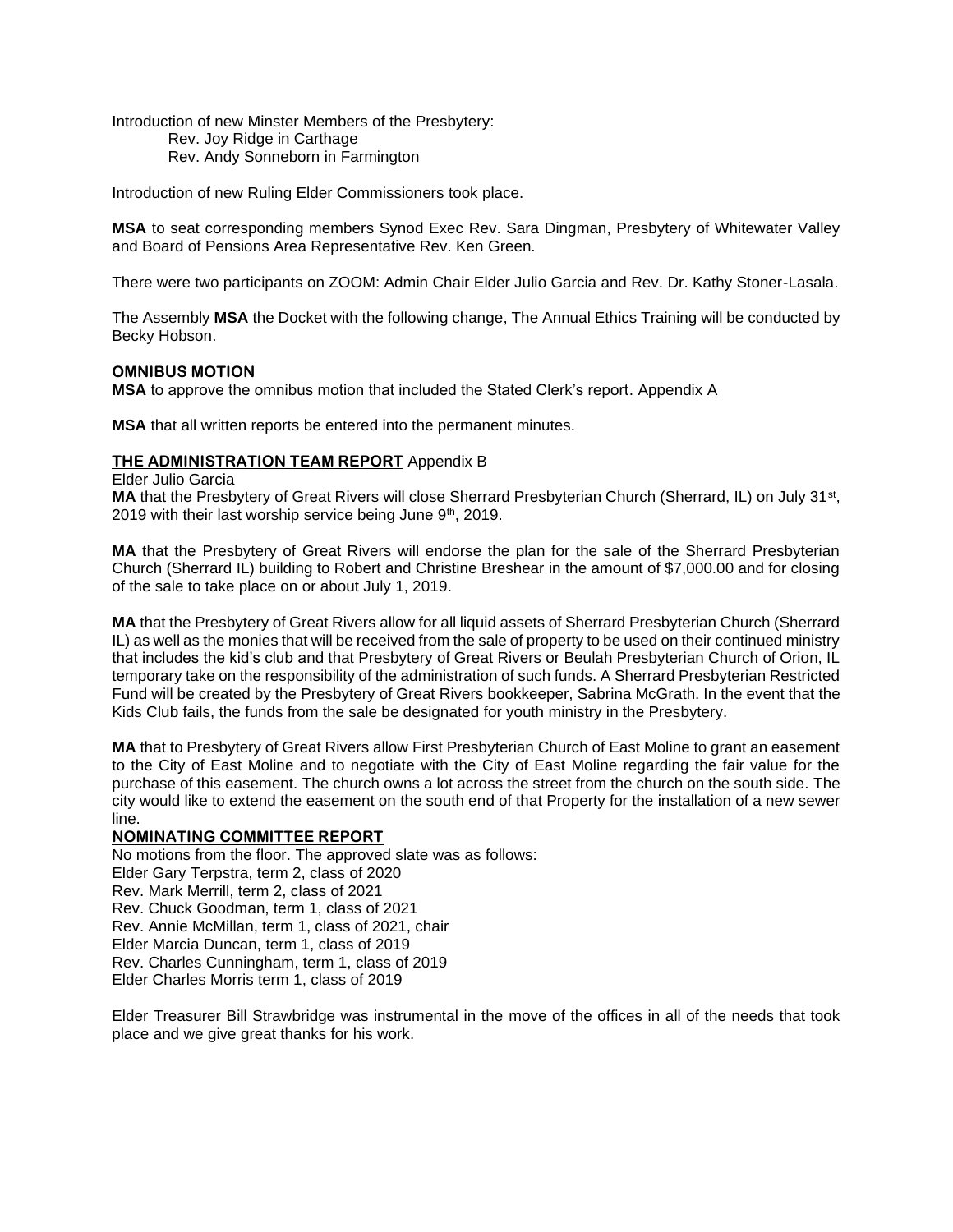## **COMMITTEE ON PREPARATION FOR MINISTRY REPORT**

Rev. Matt Wilcox

A special thank you given by Matt and on behalf of his family as Caitlin had been hospitalized following a traumatic blood clot in her brain. A word of thanks for all the ways that this body supported the Wilcox family.

The committee continues to support and help persons through the various process for which people seek to serve the church.

Our Presbytery needs to present three names to be Ordination Exam Readers for the exams to be read during Feb. 3-7<sup>th</sup>, 2020. 1 RE, 1TE, and 1 Alt needed to read exams.

## **LEAD PRESBYTER FOR TRANSFORMATION** Appendix C

#### Rev. Ryan Landino

Presentation: "Start With Why" by Simon Sinek. 18 minute Ted Talk to speak about the why. He is speaking about business organizations. People don't buy what you do, they buy why you do it. Why do our churches do what we do? Got together in small groups to talk about the why of our work? Invited to play a game by going further with the whys.

### **ANNOUNCEMENTS**

- Acknowledgement was made about Group Publishing's Roar VBS and the need to see the racial insensitivities located within the curriculum.
- Farmingdale looking at taking a pilgrimage to Israel. If you are interested, see Rev. Lonna Lee.
- Monmouth College has started an outreach with a local men's incarceration center. More who would like to participate are welcome to do so.
- Illinois Conference of Churches will be having their annual meeting on September  $20<sup>th</sup>$ . The topic will be on ministerial associations.
- Morton Presbyterian will be celebrating their 50<sup>th</sup> anniversary.
- PDA has been in touch with the Presbytery about any needs we might have with tornadoes or rising flood waters. If anyone knows of ways we can help or have church damage, please let LPT Ryan Landino know so that we can work to get the help that is needed.
- Introduction to PC(USA) Special Pentecost Offering with "Sixty Second Sermon" video featuring the United Church of Woodhull.
- Greetings were given from the Synod by the Rev. Sara Dingman, the Synod Exec. September 21- 25 12 people from synod will go to training for Next Church in Baltimore. June 15 applications will be up. July 15 is the application deadline. We are having a synod wide coaching event in Bloomington November 3-5. SOLT is investing \$75,000 for these two programs.
- A report was given by Rev. Ken Green on the 4 New Initiatives from BoP

### **THE VISIONING TEAM REPORT** Appendix D

### Chair Rev. Jonathon Warren

Broadway, Rock Island spoke about their work and their Urban Farm Internship and the way it benefits those in need.

### **COMMITTEE ON MINISTRY REPORT** Appendix E

### CLP Kathie Whitson

**MSA** that elders Bruce Johnson and Don Jacobs be granted a waiver/exemption on term limits for service on the session of First Presbyterian Church of Chenoa. Annual Ethics Training was provided by Becky Hobson. Becky Hobson gave a presentation on what it means to be a mandated reported and how to report suspected abuse. She gave an opportunity for questions. As elders, deacons, and MWS's, we are all mandated reporters. It is not an option. It goes against our Book of Order and it is against the law. You are not the investigator. If you suspect, you call! If someone tells you that you do not need to call, don't listen to them.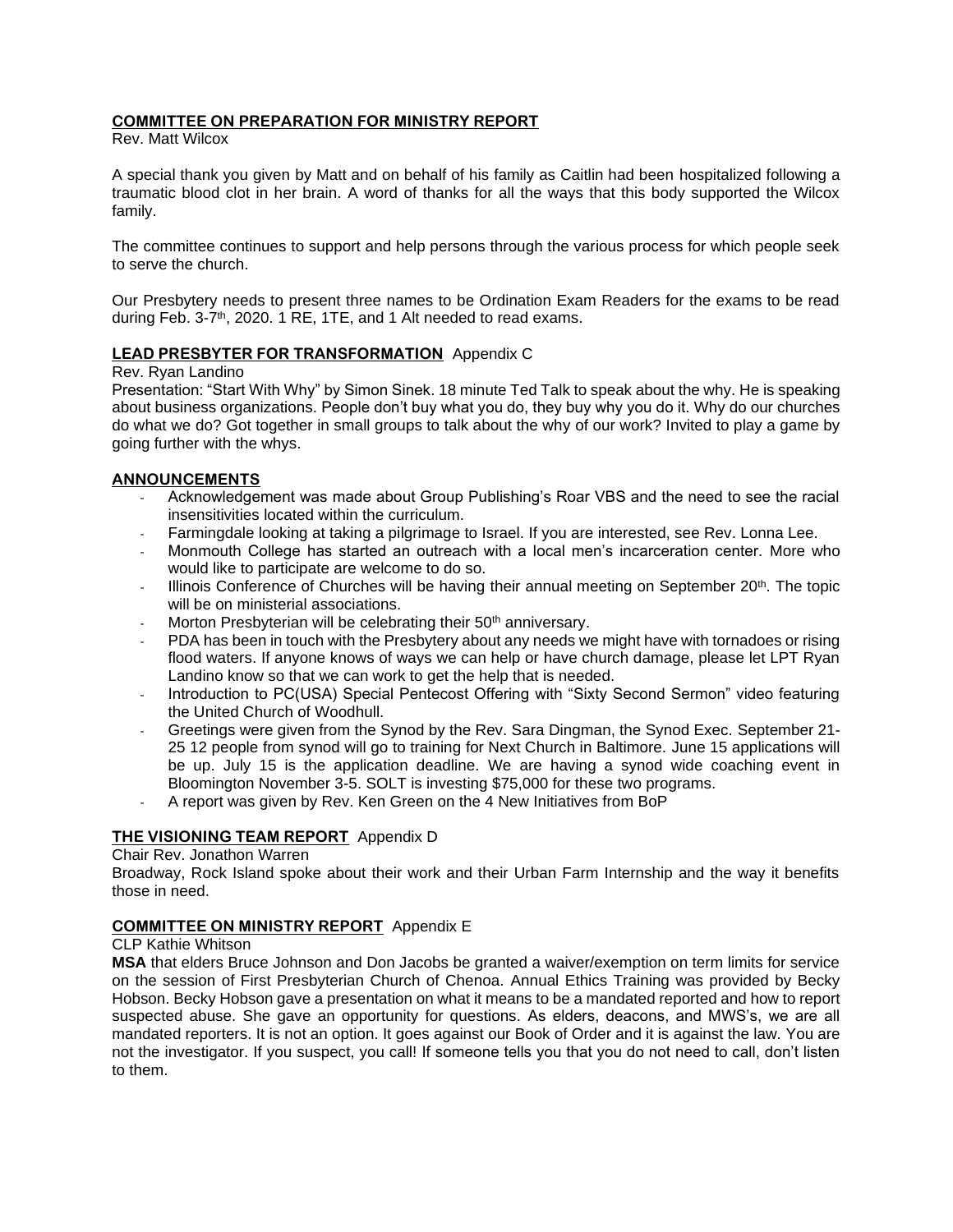# **NOMINATING COMMITTEE REPORT**

Rev. Annie McMillian. She reported there were still open slots that needed to be filled.

# **THE LEADERSHIP TEAM REPORT** Appendix F

Rev. Maura McGrath Nagle, the Moderator Elect.

- Rev. Drew Nagle gave a report on the current status of the Cooksville Administrative Commission.
- Rev. James Benson gave a report on the Sherrard Task Force. **MSA** to convert the Sherrard Task Force to an Administrative Commission, as requested by the task force.

The assembly adjourned at 2:04 pm.

The next Stated Presbytery Assembly meeting will take place on Tuesday, September 10, 2019 at First Federated in Peoria, IL.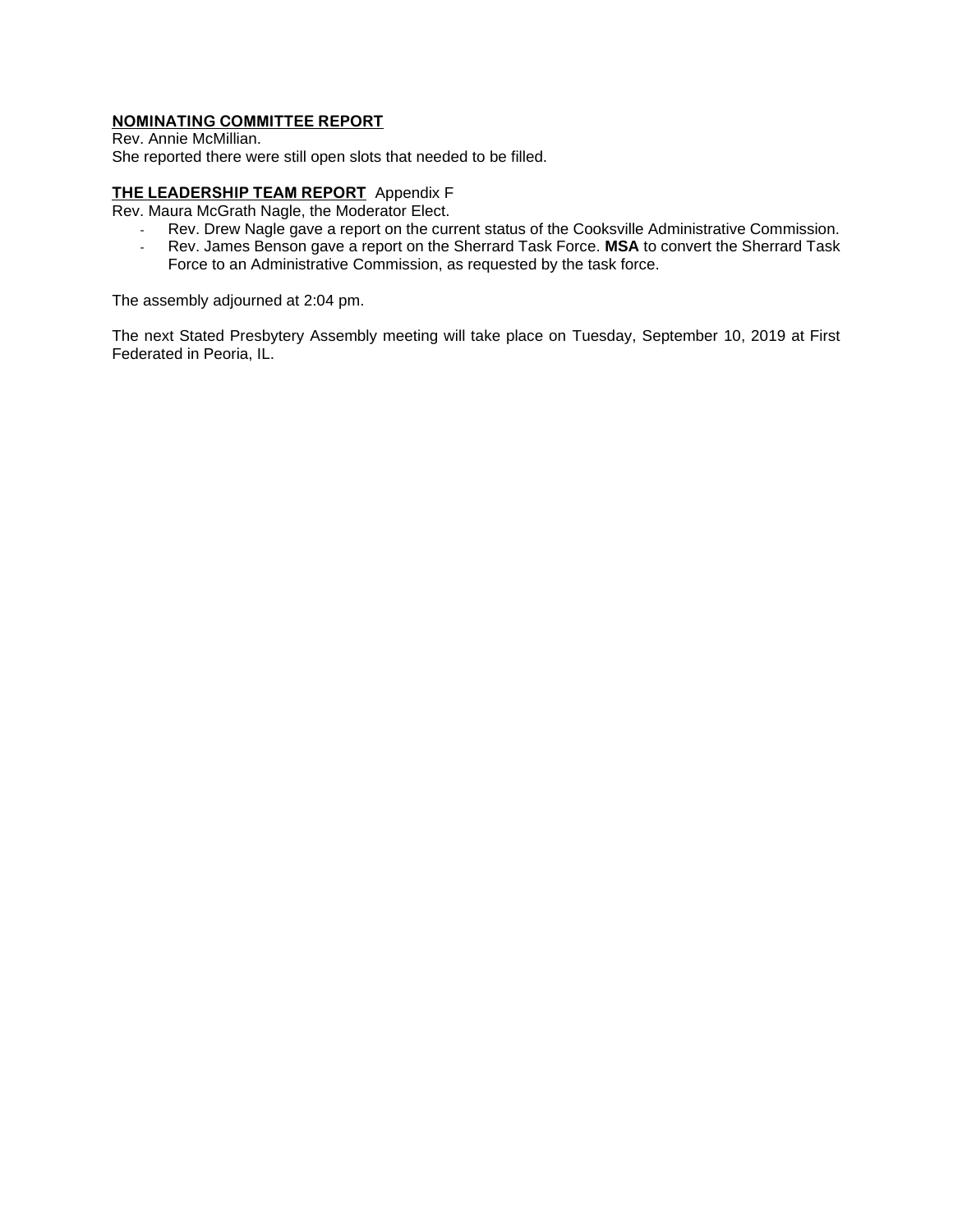### Appendix A Stated Clerk Report

Recommended action to the floor of Presbytery:

THAT THE STATED CLERK'S REPORT BE ENTERED INTO THE MINUTES AND THE RECOMMENDATIONS THEREIN BE ADOPTED.

### **1. MEMBERS TO BE RECEIVED, DISMISSED, HONORABLY RETIRED, REMOVED, OR DECEASED**

THAT the following minister(s) be received: The Rev. Joy Ridge from Kendall Presbytery

THAT the following minister(s) be listed as Honorably Retired: Rev. Anna Saxon retirement effective March 1, 2019. Rev. Joyce Chamberlain

THAT the following minister(s) be Dismissed: None

THAT the following minister(s) be Removed from Rolls: None

Deceased: None

# **2. CURRENT ADMINISTRATIVE COMMISSIONS**

THAT the following commissions be dismissed be dismissed, having completed its work:

- Dismiss with thanks the installation commission for the Rev. Andy Sonneborn who was installed as pastor of the First Presbyterian Church in Farmington on May 5, 2019 at 4 PM.
- Dismiss with thanks the installation commission for the Rev. Tim Snart who was installed as pastor of the Beulah Presbyterian Church in Orion, Illinois on April 28, 2019 at 3 PM.

### **3. BILLS & OVERTURES**

See Attached

### **4. CORRESPONDENCE**

Request from First Presbyterian Church in Chenoa for waiver/exempt from term limits for session elders.

### **4. STATISTICAL REPORTS FOR THE YEAR ENDING DECEMBER 31, 2018**

### **2018 Presbytery Statistical Report Presbytery of Great Rivers**

| <b>Prior Active Members</b>             | 11083 | Adjusted membership          | 11083 |
|-----------------------------------------|-------|------------------------------|-------|
|                                         |       |                              |       |
| Gains                                   |       | <b>Losses</b>                |       |
| Certificate                             | 55    | Certificate                  | 48    |
| Youth Professions                       | 59    | Deaths                       | 248   |
| <b>Professions &amp; Reaffirmations</b> | 125   | Deleted for any Other Reason | 385   |
| <b>Total Gains</b>                      | 239   | <b>Total Losses</b>          | 681   |
| <b>Total Ending Active Members</b>      |       |                              | 10641 |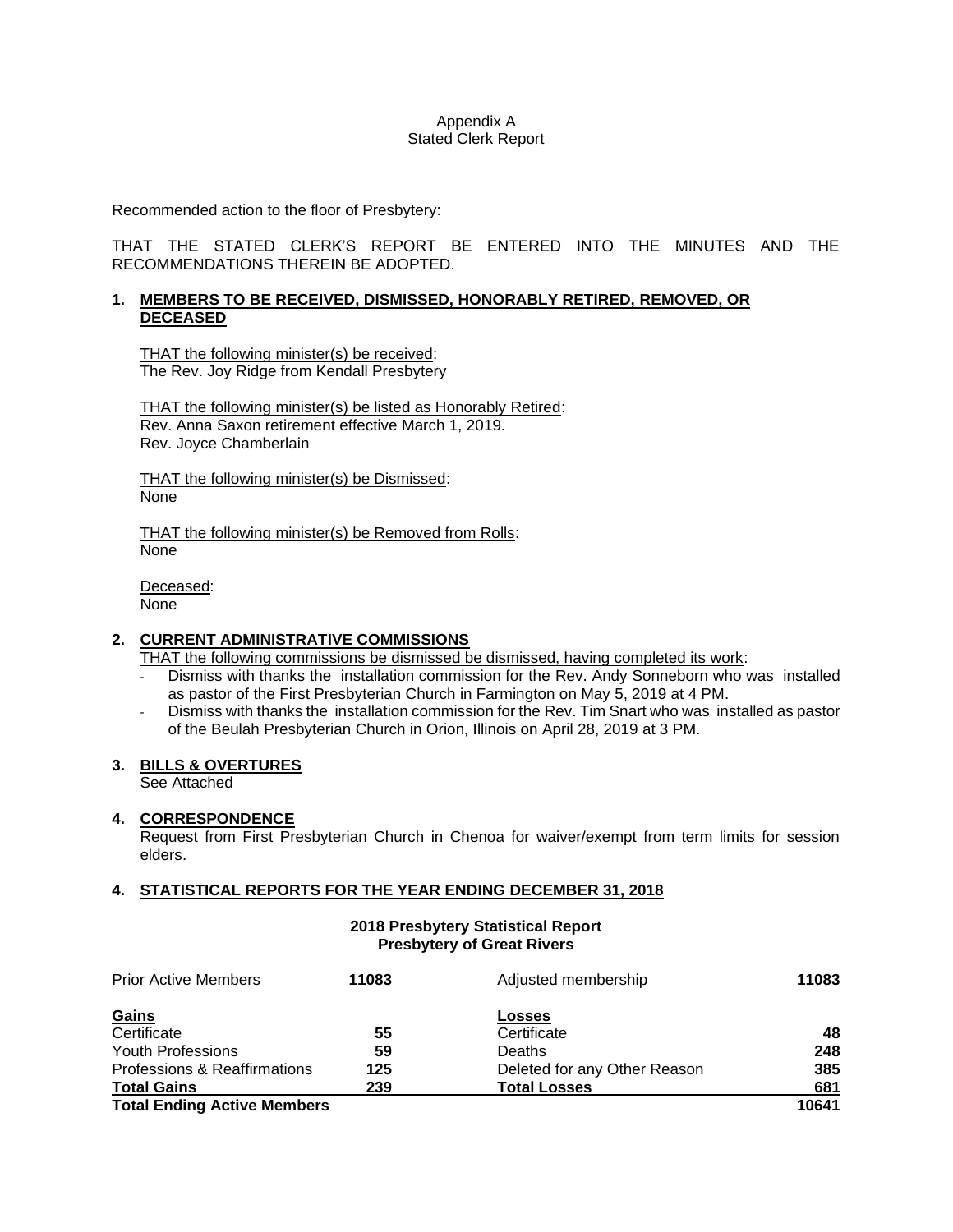| <b>Baptisms</b>                                            |            | <b>Average Weekly Worship Attendance</b> |           | 4247    |  |  |  |
|------------------------------------------------------------|------------|------------------------------------------|-----------|---------|--|--|--|
| Presented by Others                                        | 53         | <b>Female Members</b>                    |           |         |  |  |  |
| At Confirmation                                            | 26         | Friends of the Congregation              | 1181      |         |  |  |  |
| All Other                                                  | 17         | <b>Ruling Elders on Session</b>          |           | 583     |  |  |  |
|                                                            |            | Do you have Deacons? Yes / No            |           | 47 / 29 |  |  |  |
| Age Distribution of Active MembersPeople with Disabilities |            |                                          |           |         |  |  |  |
| 25 & Under                                                 | 1118       | Hearing impairment                       |           |         |  |  |  |
| $26 - 40$                                                  | 1358       | Sight impairment                         |           | 152     |  |  |  |
| $41 - 55$                                                  | 1344       | Mobility impairment                      |           | 496     |  |  |  |
| $56 - 70$                                                  | 2238       | Other impairment                         |           | 270     |  |  |  |
| Over 70                                                    | 3390       |                                          |           |         |  |  |  |
| <b>Total Age Distribution</b>                              | 9448       |                                          |           |         |  |  |  |
| <b>Christian Education</b>                                 |            |                                          |           |         |  |  |  |
| Birth - $3$                                                | 164        | Grade 7                                  | 81        |         |  |  |  |
| Age 4                                                      | 82         | Grade 8                                  | 107       |         |  |  |  |
| Kindergarten                                               | 97         | Grade 9                                  | 99        |         |  |  |  |
| Grade 1                                                    | 104        | Grade 10                                 | 74        |         |  |  |  |
| Grade 2                                                    | 101        | Grade 11                                 | 82        |         |  |  |  |
| Grade 3                                                    | 108        | Grade 12                                 | 70        |         |  |  |  |
| Grade 4                                                    | 124        | <b>Young Adults</b>                      | 176       |         |  |  |  |
| Grade 5                                                    | 106        | Over <sub>25</sub>                       | 1622      |         |  |  |  |
| Grade 6                                                    | 135        | Teachers/Officers                        | 482       |         |  |  |  |
| <b>Total Christian Education</b>                           | 3814       |                                          |           |         |  |  |  |
| <b>Racial Ethnic</b>                                       |            |                                          |           |         |  |  |  |
| Asian/Pacific Islander/South Asian                         |            | 42                                       |           |         |  |  |  |
| Native American/Alaska Native/Indigenous                   |            | 9                                        |           |         |  |  |  |
| Black/African American/African                             |            | 72                                       |           |         |  |  |  |
| White                                                      |            | 9369                                     |           |         |  |  |  |
| Middle Eastern/North African                               |            | 0                                        |           |         |  |  |  |
| <b>Multiracial</b>                                         |            | 32                                       |           |         |  |  |  |
| Hispanic/Latino-a                                          |            | 26                                       |           |         |  |  |  |
| <b>Total Racial Ethnic</b>                                 |            | 9550                                     |           |         |  |  |  |
|                                                            |            |                                          |           |         |  |  |  |
| <b>Financial Data</b>                                      |            |                                          |           |         |  |  |  |
| Annual Income                                              | 18,940,629 | <b>Mission Expenses</b>                  | 1,497,360 |         |  |  |  |
| <b>Annual Expenses</b>                                     | 14,935,225 | <b>Personnel Expenses</b>                | 8,416,337 |         |  |  |  |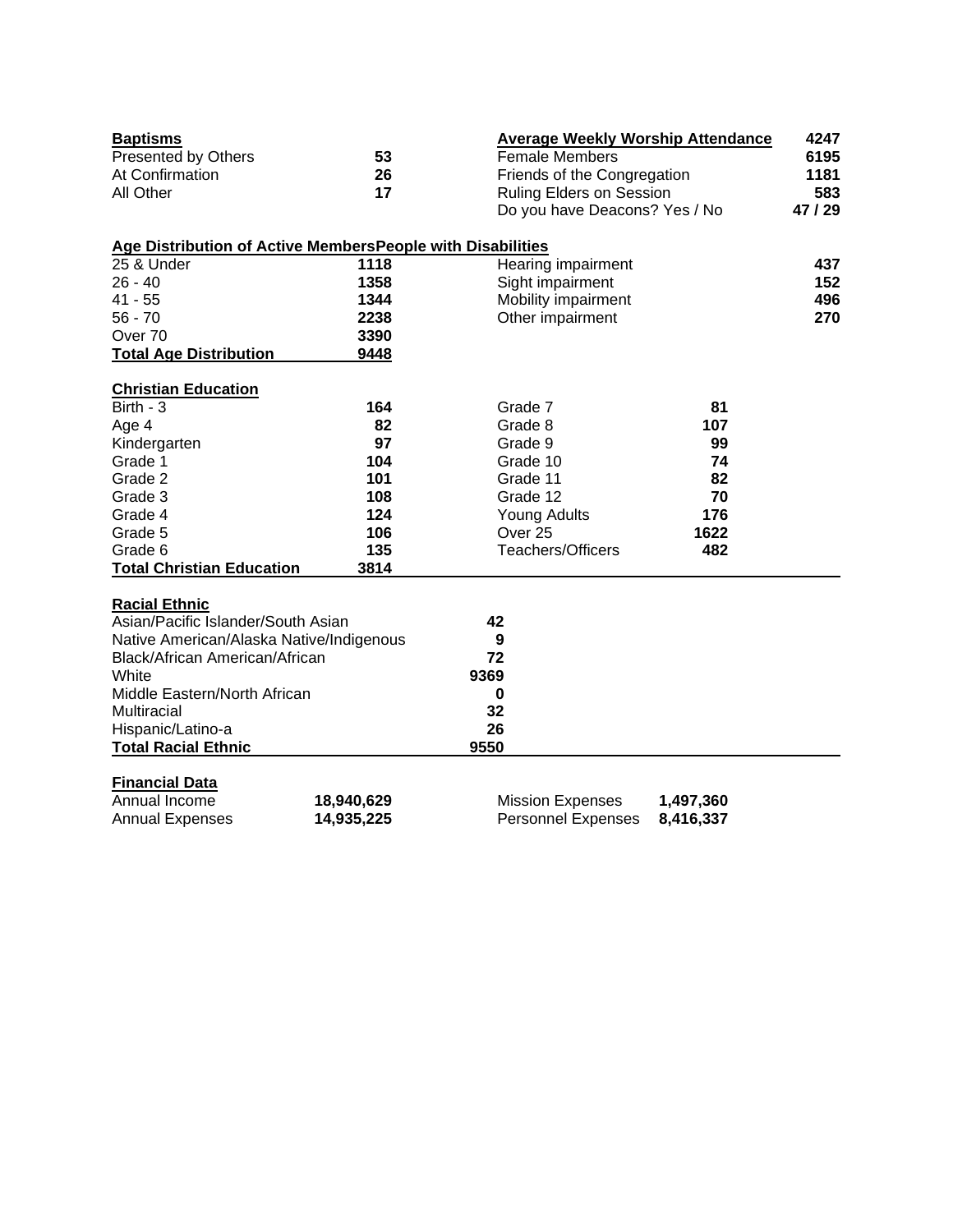## Appendix B Administration Team Report / Financials

# May 2 Meeting

- A quorum was present.
- Rev. Joyce Chamberlain gave the opening prayer.
- Opening remarks given by Chair Elder Julio Garcia.
- Stated Clerk Rev. Elissa Bailey gave a brief introduction on what some of the various tasks are when serving on the Admin team.
- MSA to approve the January  $17<sup>th</sup>$ , 2019 meeting minutes.
- There was no correspondence
	- o Moving
		- The move went well. The costs were \$760 and part of that was for the movers themselves.
		- There were some costs that we would have accrued regardless.
		- **•** The resent is less at our new location. The costs of the construction went as expected and is divided into 12 payments.
		- o As the Synod Transformation Grant money is spent, Bill Strawbridge needs to be informed so that accurate record can be kept. Also, before the money is spent, contact should be made with Bill to ensure that the funds are correctly listed.
		- o Investments have gone up.
		- o Additional Financial info will be attached in finance report.
		- $\circ$  We are currently looking like we are on track with our expenses and income. The increase in the investments have helped the overall revenue.
		- o MSA to pay Amy Gardner to do three separate church treasurer's training. This will not to exceed \$1,500.
			- **•** Information will be sent out to churches to participate. Amy will send out a bullet point list of the information that was covered.
		- $\circ$  The audit was postponed until after the move but now will be starting. We have a contract with Suzanne L. Hogge of Eck, Schafer & Punke.
		- $\circ$  Expense vouchers: These are must be submitted within 60 days of when the expense is paid or incurred by the individual. These definitely have to be in by the end of the year so that they show correctly in the budgeting.
		- o Insurance: we have updated the insurance since our move.
		- $\circ$  If we are going to use any part of the new building, we must schedule in advance. Patti does the scheduling and the building is used at other times.
	- o MSA to receive the financial report.
- Nominating Committee Report:
	- $\circ$  The nominating committee report was presented with the slate that will be at the next Presbytery meeting.
		- Elder Gary Terpstra, term 2, class of 2020<br>■ Rev. Mark Merrill, term 2, class of 2021
		- Rev. Mark Merrill, term 2, class of 2021
		- Rev. Chuck Goodman, term 1, class of 2021
		- Rev. Annie McMillan, term 1, class of 2021, chair
		- **Elder Marcia Duncan, term 1, class of 2019**
- Sherrard Presbyterian Church Report
	- $\circ$  They are hoping to have their closing worship service being June 9<sup>th</sup>. They will close the building on 30<sup>th</sup>.
	- $\circ$  There is a buyer who wishes to purchase the building for a martial arts studio.
	- o They would like to sell the building for \$7,000.
	- o They currently have \$15,000 in liquid assets.
	- $\circ$  They would ask that the liquid assets and the monies received from the sale of the building or any property such as stained glass windows would be held for their continued ministry that includes the kid's club.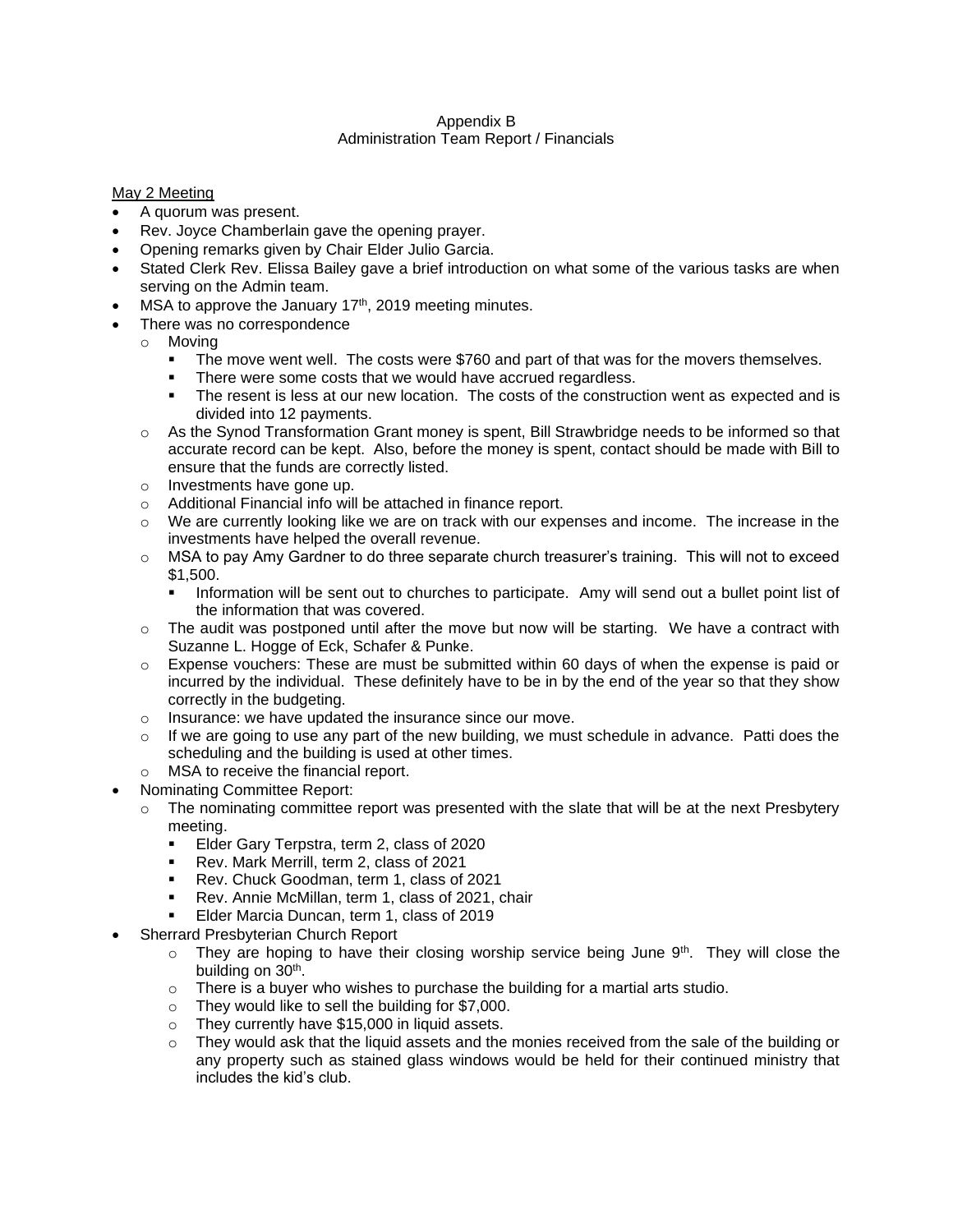- $\circ$  The new buyer is willing to allow the kid's club to continue to be held in the building even after the sale.
- $\circ$  MSA to recommend to the Presbytery that Sherrard Presbyterian Church on June 30<sup>th</sup> with their last worship service being June 9<sup>th</sup>.
- $\circ$  MSA to endorse the p-an for the sale of the building and to use the liquid assets of Sherrard Presbyterian Church as well as the monies that will be received from the sale of property to be used for their continued ministry that includes the kid's club.
- $\circ$  MSA to recommend to the Presbytery for the Task Force to become an AC to deal with the details of the closing.
- Correspondence from Rev. Marla Bauler
	- o Green Valley Presbyterian Church is in need of help in the closing process.
- Broadway Presbyterian Church, Rock Island
	- o Local Symphony looking for space.
		- MSA to form a sub-committee to study needs and lessons learned to establish procedures on closing congregations and selling church buildings and properties. Those who will be on the sub-committee:
			- o Rev. Dr. Kathy Stoner-Lasala
			- o Elder Julio Garcia
			- o Rev. Chuck Goodman
- Finance Sub-Committee will be meeting at 10:30am on the date of the next Admin meeting. The next meeting is July 30<sup>th</sup>.
- Cooksville Union Church Report:
	- $\circ$  They have been operating on their own for a while. The person they report as their pastor cannot be located.
- MSA to say a very special Thank You to Bill Strawbridge who carried us through the move.

Actions items for Assembly

- Need to elect Nominating Committee right away in the morning.
- MSA to recommend to the Presbytery that Sherrard Presbyterian Church close on June 30<sup>th</sup> with their last worship service being June 9<sup>th</sup>.
- MSA to endorse the plan for the sale of the building and to use the liquid assets of Sherrard Presbyterian Church as well as the monies that will be received from the sale of property to be used for their continued ministry that includes the kid's club.
- MSA to recommend to the Presbytery for the Task Force to become an AC to deal with the details of the closing.
- MSA to say a very special Thank You to Bill Strawbridge who carried us through the move.

# May 30, 2019 Meeting

The meeting was opened with prayer Rev. Kathy Stoner Lasala

- 1. Motion to the Presbytery of Great Rivers that Sherrard Presbyterian Church (Sherrard IL) close on June 30, 2019 with their last worship service being June 9, 2019. **M/S/A**
- 2. Motion to the Presbytery of Great Rivers that they endorse the plan for the sale of the Sherrard Presbyterian Church (Sherrard IL) building to Robert and Christine Beshear in the amount of \$7,000.00 and for closing of the sale to take place on or about July 1, 2019. **M/S/A**
- 3. Motion to the Presbytery of Great Rivers that all liquid assets of Sherrard Presbyterian Church (Sherrard IL) as well as the monies that will be received from the sale of property to be used on their continued ministry that includes the kid's club and that Presbytery of Great Rivers or Orion Presbyterian Church of Beulah, IL temporary take on the responsibility of the administration of such funds. A Sherrard Presbyterian Restricted Fund will be created by the Presbytery of Great Rivers bookkeeper, Sabrina McGrath. In the event that the Kids Club fails, the funds from the sale be designated for youth ministry in the Presbytery. **M/S/A**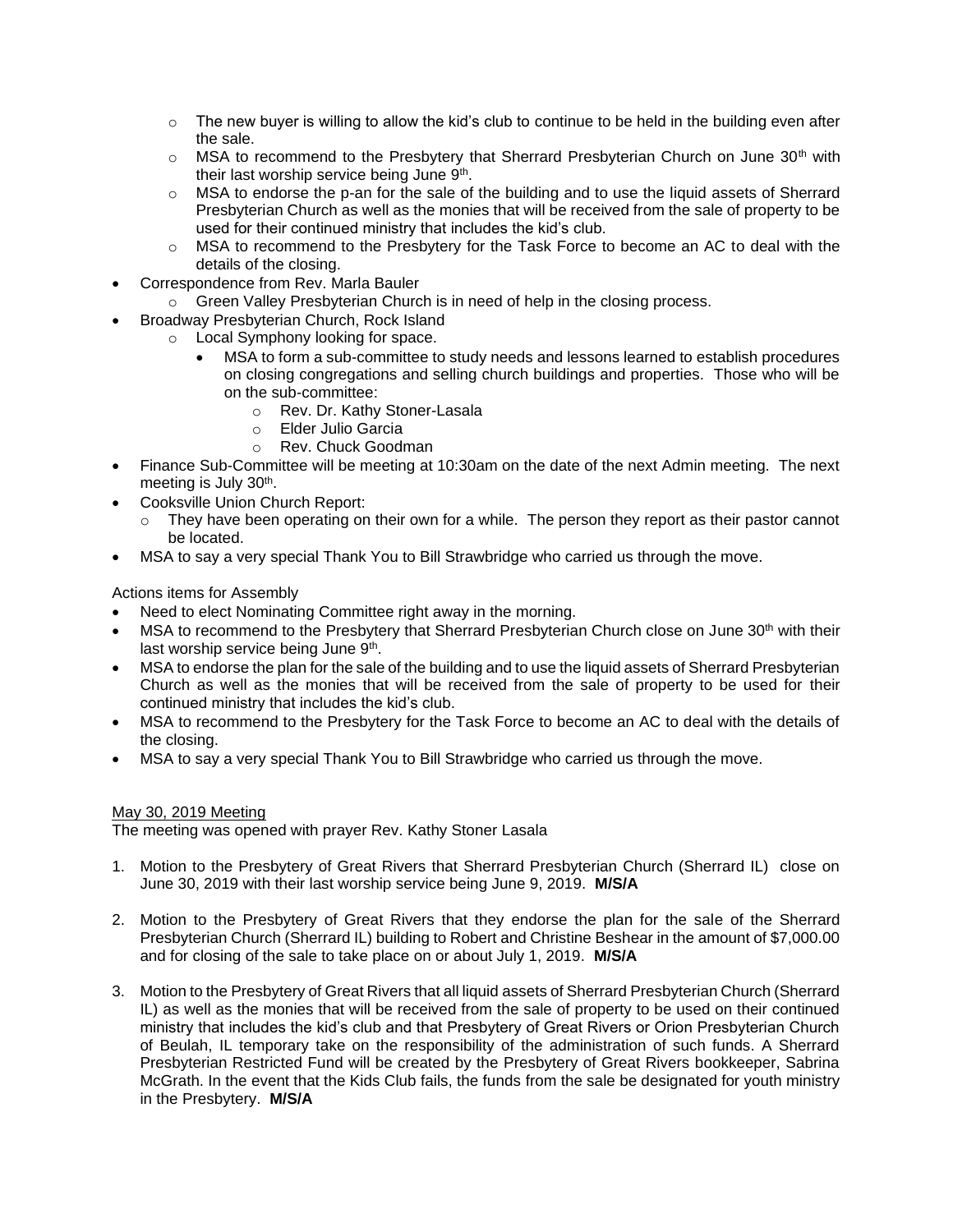- 4. Motion to Presbytery of Great Rivers to allow First Presbyterian Church of East Moline to grant an easement to the City Of East Moline and to negotiate with the City of East Moline regarding the fair value for the purchase of this easement. The church owns a lot across the street from the church on the south side. The city would like to extend the easement on the south end of that property for the installation of a new sewer line. **M/S/A**
- 5. The Administration team presents the following slate of candidates for the Nominating committee to be approved by Presbytery. **M/S/A**

Elder Marcia Duncan, term 1, class of 2019 Rev. Charles Cunningham, term 1, class of 2019 Elder Charles Morris term 1 class of 2019 Elder Gary Terpstra, term 2, class of 2020 Rev. Mark Merrill, term 2, class of 2021 Rev. Chuck Goodman, term 1, class of 2021 Rev. Annie McMillan, term 1, class of 2021, chair

Meeting adjourned with prayer by Rev. Joyce Chamberlin.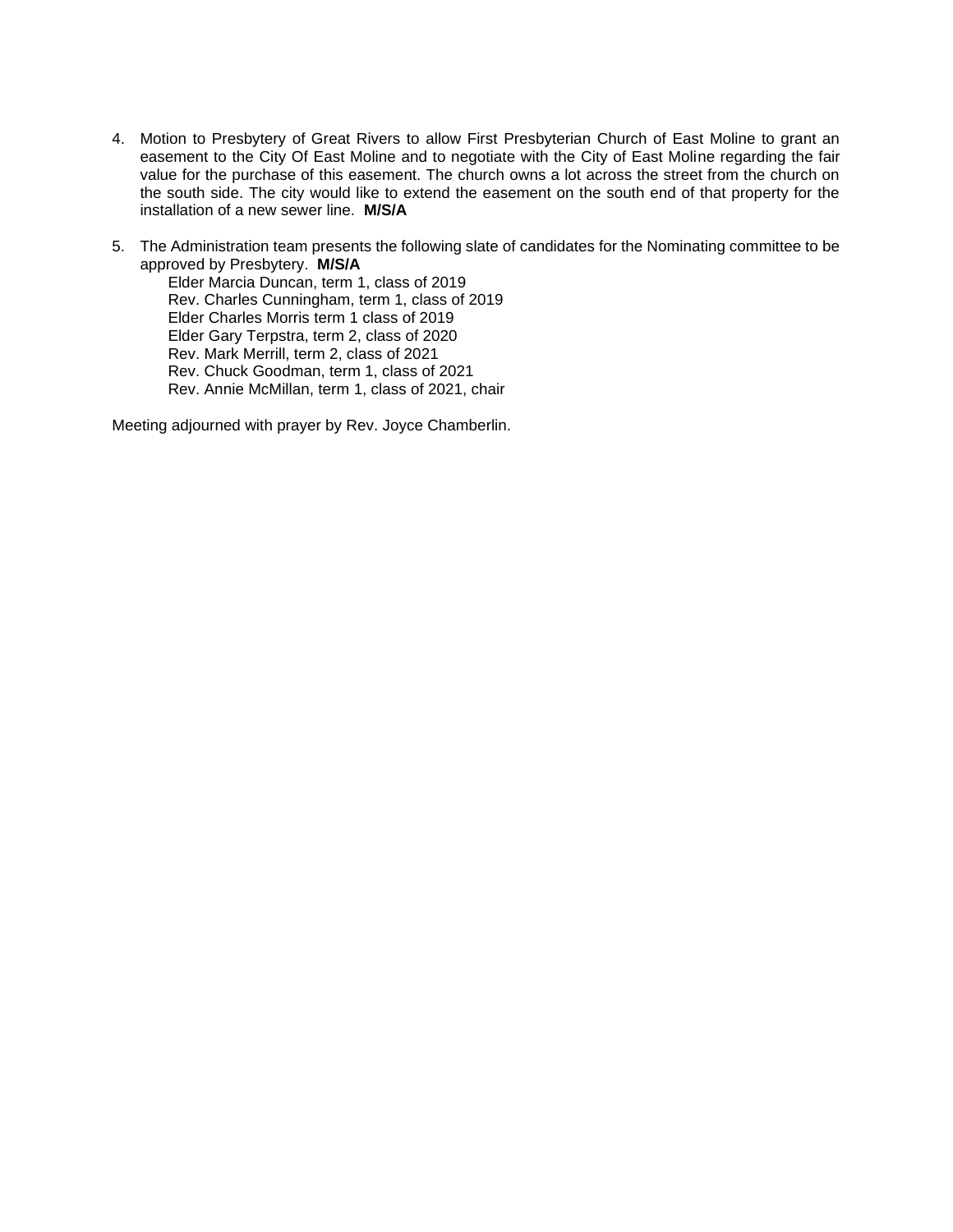#### **PRESBYTERY OF GREAT RIVERS STATEMENT OF ASSETS, LIABILITIES, AND NET ASSETS - CASH BASIS CURRENT TO PRIOR YEAR COMPARATIVEAS OF MARCH 31, 2019**  $\mathbf{I}$

|                                                                     | ייס ווסמרויו            |                      |                 |                      |                         |              |  |
|---------------------------------------------------------------------|-------------------------|----------------------|-----------------|----------------------|-------------------------|--------------|--|
| Assets                                                              |                         | <b>March</b><br>2018 |                 | <b>March</b><br>2019 | Increase/<br>(Decrease) |              |  |
| Cash                                                                |                         |                      |                 |                      |                         |              |  |
| Checking and Cash Management Account                                | \$                      | 216,630              | \$              | 283,989              | \$                      | 67,359       |  |
| Investments<br>Lease Deposit                                        |                         | 790,849<br>2,499     |                 | 685,890<br>2,499     |                         | (104, 959)   |  |
| Mortgage Note Receivable                                            |                         | 6,376                |                 |                      |                         | (6, 376)     |  |
| Fixed Assets, Net of Accumulated Depreciation                       |                         | 1,040                |                 | 5,045                |                         | 4,005        |  |
| <b>Total Assets</b>                                                 | \$                      | 1,017,394            | \$              | 977,423              | \$                      | (39, 971)    |  |
| Liabilities and Net Assets                                          |                         |                      |                 |                      |                         |              |  |
| Liabilities                                                         |                         |                      |                 |                      |                         |              |  |
| Liabilities Payable                                                 | \$                      | (368)                | \$              | 98                   | \$                      | 466          |  |
| Pass Thru Liabilities                                               |                         | 13,422               |                 | 11,886               |                         | (1, 536)     |  |
| <b>Total Liabilities</b>                                            | $\overline{\$}$         | 13,054               | $\overline{\$}$ | 11,983               | $\overline{\$}$         | (1,071)      |  |
| <b>Net Assets</b>                                                   |                         |                      |                 |                      |                         |              |  |
| Unrestricted                                                        | \$                      | 892,871              | \$              | 851,995              | \$                      | (40, 876)    |  |
| Designated                                                          |                         |                      |                 |                      |                         |              |  |
| Springfield Fifth Disposition                                       |                         | 7,657                |                 |                      |                         | (7,657)      |  |
| Presbytery Leaders Support                                          |                         | 10,000               |                 | 8,876                |                         | (1, 124)     |  |
| <b>Presbyter Relocation</b>                                         |                         |                      |                 | 10,000               |                         | 10,000       |  |
| <b>Total Designated</b>                                             | $\sqrt[6]{\frac{1}{2}}$ | 17,657               | \$              | 18,876               | \$                      | 1,219        |  |
| <b>Temporarily Restricted</b>                                       |                         |                      |                 |                      |                         |              |  |
| <b>Preparation for Ministry</b>                                     | \$                      | 377                  | \$              | 3,369                | \$                      | 2,992        |  |
| Peacemaking                                                         |                         | 7,539                |                 | 10,076               |                         | 2,537        |  |
| <b>Synod Pastor Support Grants</b>                                  |                         | 11,382               |                 | 8,003                |                         | (3, 379)     |  |
| <b>Synod Transformation Grant</b><br>Ministers Temporary Disability |                         | 71,404<br>3,110      |                 | 69,904<br>3,110      |                         | (1,500)<br>0 |  |
| Hands & Feet Scholarships                                           |                         |                      |                 | 107                  |                         | 107          |  |
| <b>Total Temporarily Restricted</b>                                 | \$                      | 93,812               | $\sqrt{3}$      | 94,568               | \$                      | 756          |  |
|                                                                     |                         |                      |                 |                      |                         |              |  |
| <b>Total Net Assets</b>                                             | \$                      | 1,004,340            | \$              | 965,440              | \$                      | (38,900)     |  |
| Total Liabilities and Net Assets                                    | \$                      | 1,017,394            | \$              | 977,423              | \$                      | (39, 971)    |  |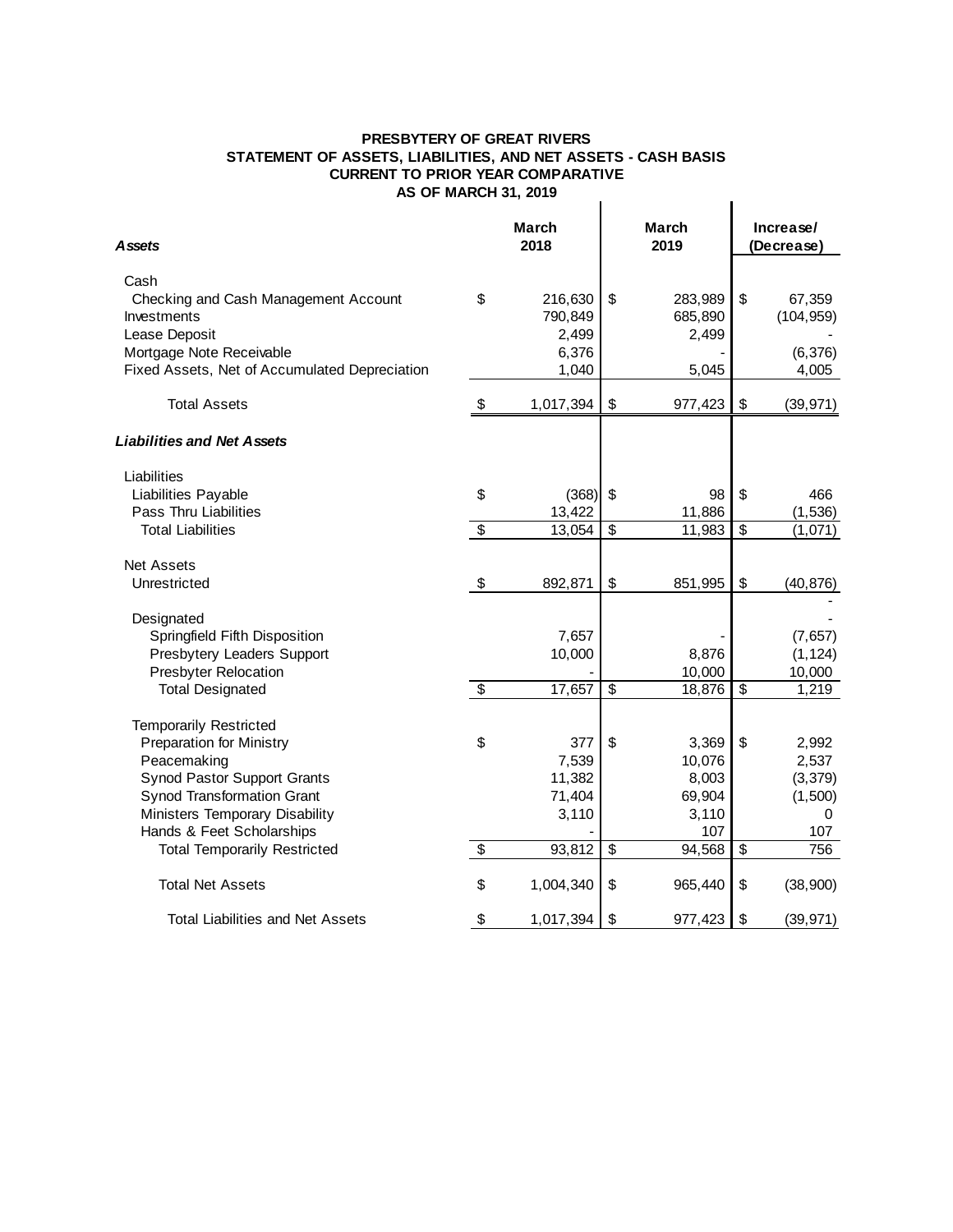#### **PRESBYTERY OF GREAT RIVERS STATEMENT OF SUPPORT AND REVENUES AND EXPENSES - CASH BASIS ACTUAL TO BUDGET COMPARATIVE YEAR TO DATE MARCH 31, 2019**

|                                         |                                  |         | Annual<br>Actual<br><b>Budget</b> |         | (Over)Under<br><b>Budget</b> |           | Percent of<br><b>Budget Used</b> |  |
|-----------------------------------------|----------------------------------|---------|-----------------------------------|---------|------------------------------|-----------|----------------------------------|--|
| <b>Support and Revenue</b>              |                                  |         |                                   |         |                              |           |                                  |  |
| <b>Budgeted</b>                         |                                  |         |                                   |         |                              |           |                                  |  |
| <b>Congregational Support</b>           |                                  |         |                                   |         |                              |           |                                  |  |
| Per Capita                              | \$                               | 53,126  | \$                                | 215,737 | \$                           | 162,611   | 25%                              |  |
| Mission                                 |                                  | 15,588  |                                   | 75,000  |                              | 59,412    | 21%                              |  |
| <b>Trust Clause Payments</b>            |                                  | 3,847   |                                   | 12,200  |                              | 8,353     | 32%                              |  |
| <b>Total Congregational Support</b>     | $\boldsymbol{\mathsf{S}}$        | 72,561  | \$                                | 302,937 | \$                           | 222,023   | 24%                              |  |
|                                         |                                  |         |                                   |         |                              |           |                                  |  |
| Investment Income                       |                                  | 45,614  |                                   | 30,000  |                              | (15, 614) | 152%                             |  |
| <b>Total Budgeted Receipts</b>          | $\overline{\$}$                  | 118,175 | $\overline{\mathcal{L}}$          | 332,937 | $\overline{\mathcal{L}}$     | 206,409   | 35%                              |  |
|                                         |                                  |         |                                   |         |                              |           |                                  |  |
| Transfer to/from Designated Funds       |                                  | 2,398   |                                   |         |                              |           |                                  |  |
| <b>Unbudgeted Receipts</b>              |                                  |         |                                   |         |                              |           |                                  |  |
| Preparation for Ministry Support        | \$                               | 648     |                                   |         |                              |           |                                  |  |
| Presbytery Peacemaking Support          |                                  | 293     |                                   |         |                              |           |                                  |  |
| <b>Other Receipts</b>                   |                                  |         |                                   |         |                              |           |                                  |  |
| <b>Total Unbudgeted Receipts</b>        | $\overline{\boldsymbol{\theta}}$ | 941     |                                   |         |                              |           |                                  |  |
|                                         |                                  |         |                                   |         |                              |           |                                  |  |
| <b>Total Support and Revenue</b>        | \$                               | 121,514 |                                   |         |                              |           |                                  |  |
| <b>Expenses</b>                         |                                  |         |                                   |         |                              |           |                                  |  |
| <b>Budgeted</b>                         |                                  |         |                                   |         |                              |           |                                  |  |
| Salaries, Benefits, Training & Taxes    |                                  |         |                                   |         |                              |           |                                  |  |
| <b>General Presbyter</b>                | \$                               | 27,989  | \$                                | 120,155 | \$                           | 92,166    | 23%                              |  |
| <b>Bridge Presbyter</b>                 |                                  |         | \$                                |         | \$                           |           |                                  |  |
| <b>Stated Clerk</b>                     |                                  | 1,974   |                                   | 13,150  |                              | 11,176    | 15%                              |  |
| Senior Administrative Assistant         |                                  | 15,105  |                                   | 62,366  |                              | 47,261    | 24%                              |  |
| Accountant                              |                                  | 4,396   |                                   | 15,000  |                              | 10,604    | 29%                              |  |
| <b>CLP Coordinator</b>                  |                                  | 1,870   |                                   | 8,180   |                              | 6,310     | 23%                              |  |
| <b>Workers Compensation Insurance</b>   |                                  | 968     |                                   | 1,200   |                              | 232       | 81%                              |  |
| <b>Total Salaries and Related</b>       |                                  |         |                                   |         |                              |           |                                  |  |
| Expenses                                | $\boldsymbol{\theta}$            | 52,302  | \$                                | 220,051 | \$                           | 167,749   | 24%                              |  |
|                                         |                                  |         |                                   |         |                              |           |                                  |  |
| Presbytery Office                       |                                  |         |                                   |         |                              |           |                                  |  |
| Occupancy                               | \$                               | 5,431   | \$                                | 21,500  | \$                           | 16,069    | 25%                              |  |
| Office Operations and Supplies          |                                  | 5,023   |                                   | 20,300  |                              | 15,277    | 25%                              |  |
| <b>Total Presbytery Office Expenses</b> | \$                               | 10,454  | \$                                | 41,800  | \$                           | 31,346    | 25%                              |  |
| Presbytery Administration               |                                  |         |                                   |         |                              |           |                                  |  |
| Liability Insurance                     |                                  |         |                                   | 3,500   |                              | 3,500     | $0\%$                            |  |
| <b>Audit Fee</b>                        |                                  |         |                                   | 7,150   |                              | 7,150     | 0%                               |  |
| <b>Moderator Training</b>               |                                  |         |                                   | 1,000   | \$                           | 1,000     | $0\%$                            |  |
| <b>Assembly Meetings</b>                |                                  | 2,222   |                                   | 4,000   | \$                           | 1,778     | 56%                              |  |
|                                         |                                  |         |                                   |         |                              |           |                                  |  |
| Per Capita Shortfall                    |                                  |         |                                   | 13,000  |                              | 13,000    | 0%                               |  |
| Payroll Service                         |                                  | 366     |                                   | 1,600   |                              | 1,234     | 23%                              |  |
| Legal Fees                              |                                  |         |                                   | 6,000   |                              | 6,000     | 0%                               |  |
| <b>Total Presbytery Administration</b>  |                                  |         |                                   |         |                              |           |                                  |  |
| Expenses                                | \$                               | 2,588   | \$                                | 36,250  | \$                           | 33,662    | 7%                               |  |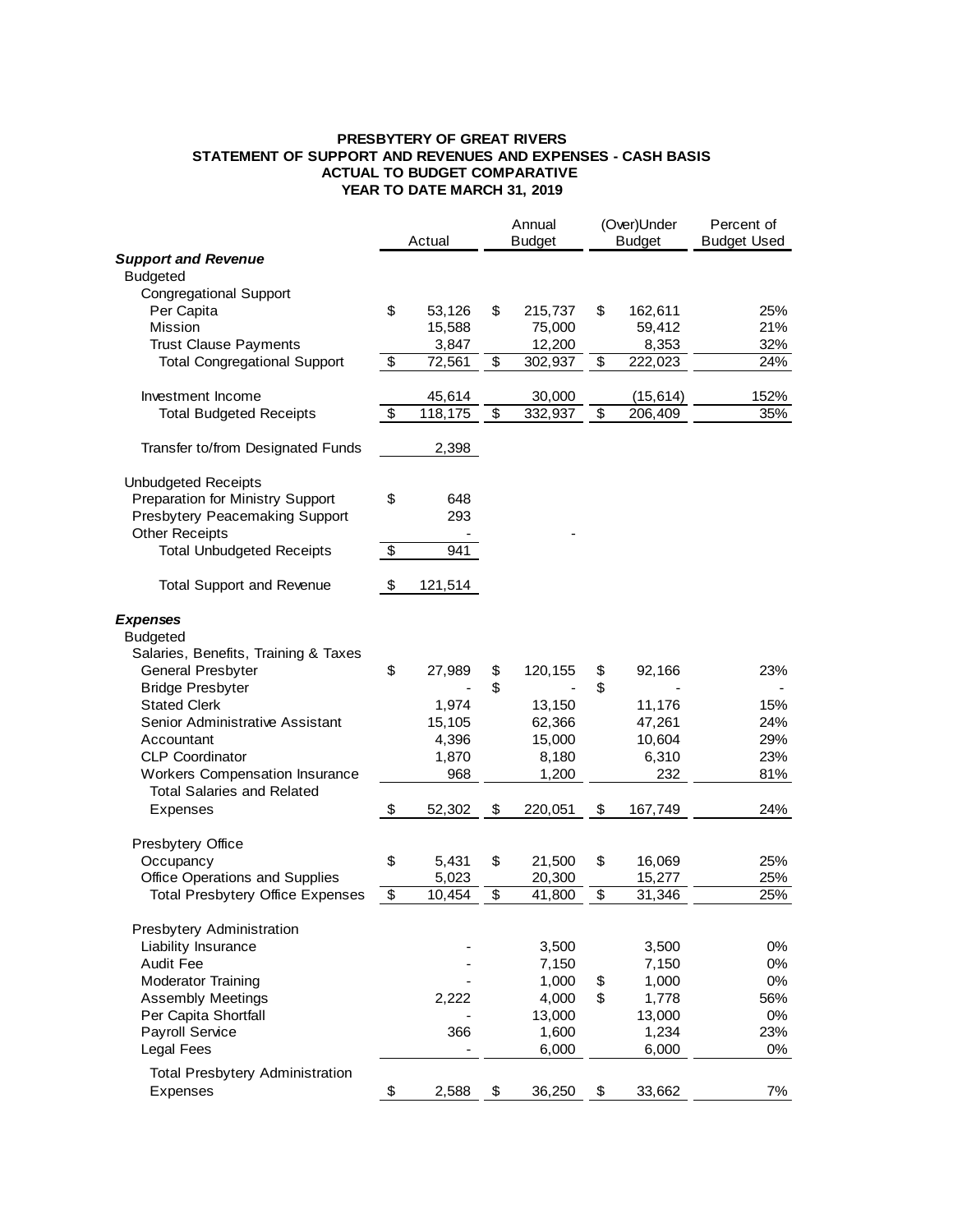| Meeting Expense - All Teams                           | \$                         | 985    | \$      | 5,400    | \$<br>4,415      | 18%   |
|-------------------------------------------------------|----------------------------|--------|---------|----------|------------------|-------|
| Program Expenses                                      |                            |        |         |          |                  |       |
| Committee on Ministry<br>Committee on Preparation for | \$                         | 330    | \$      | 12,200   | \$<br>11,870     | 3%    |
| Ministry                                              |                            |        |         | 500      | 500              | $0\%$ |
| <b>Visioning Grants</b>                               |                            | 1,400  |         | 70,000   | 68,600           | 2%    |
| <b>Continuing Education Grants</b>                    |                            |        |         | 5,000    | 5,000            | 0%    |
| <b>Presbytery Events</b>                              |                            |        |         | 2,000    | 2,000            | 0%    |
| <b>Pastoral Care</b>                                  |                            |        |         | 1,500    | 1,500            | 0%    |
| Illinois Conference of Churches                       |                            |        |         | 500      | 500              | 0%    |
| Interfaith Working Group                              |                            |        | $\star$ |          |                  |       |
| <b>Transitional Training</b>                          |                            |        | ¥       |          |                  |       |
| <b>Total Program Expenses</b>                         | $\boldsymbol{\mathsf{\$}}$ | 1,730  | \$      | 91,700   | \$<br>89,970     | 2%    |
| <b>Total Budgeted Expenses</b>                        | \$                         | 68,059 | \$      | 395,201  | \$<br>327,142    | 17%   |
| Unbudgeted Expenses Funded by                         |                            |        |         |          |                  |       |
| <b>Restricted Funds</b>                               |                            |        |         |          |                  |       |
| <b>Pastor Support Grants</b>                          |                            |        |         |          |                  |       |
| Interfaith Working Group                              |                            | 3,339  |         |          |                  |       |
| Ministers' Temporary Disability                       |                            |        |         |          |                  |       |
|                                                       | $\sqrt[6]{2}$              | 3,339  | \$      |          |                  |       |
| <b>Total Expenses</b>                                 | \$                         | 71,398 | \$      | 395,201  | \$<br>323,803    |       |
| Excess of Support and Revenue                         |                            |        |         |          |                  |       |
| Over Expenses                                         | \$                         | 50,116 | \$      | (62,264) | \$<br>(112, 380) |       |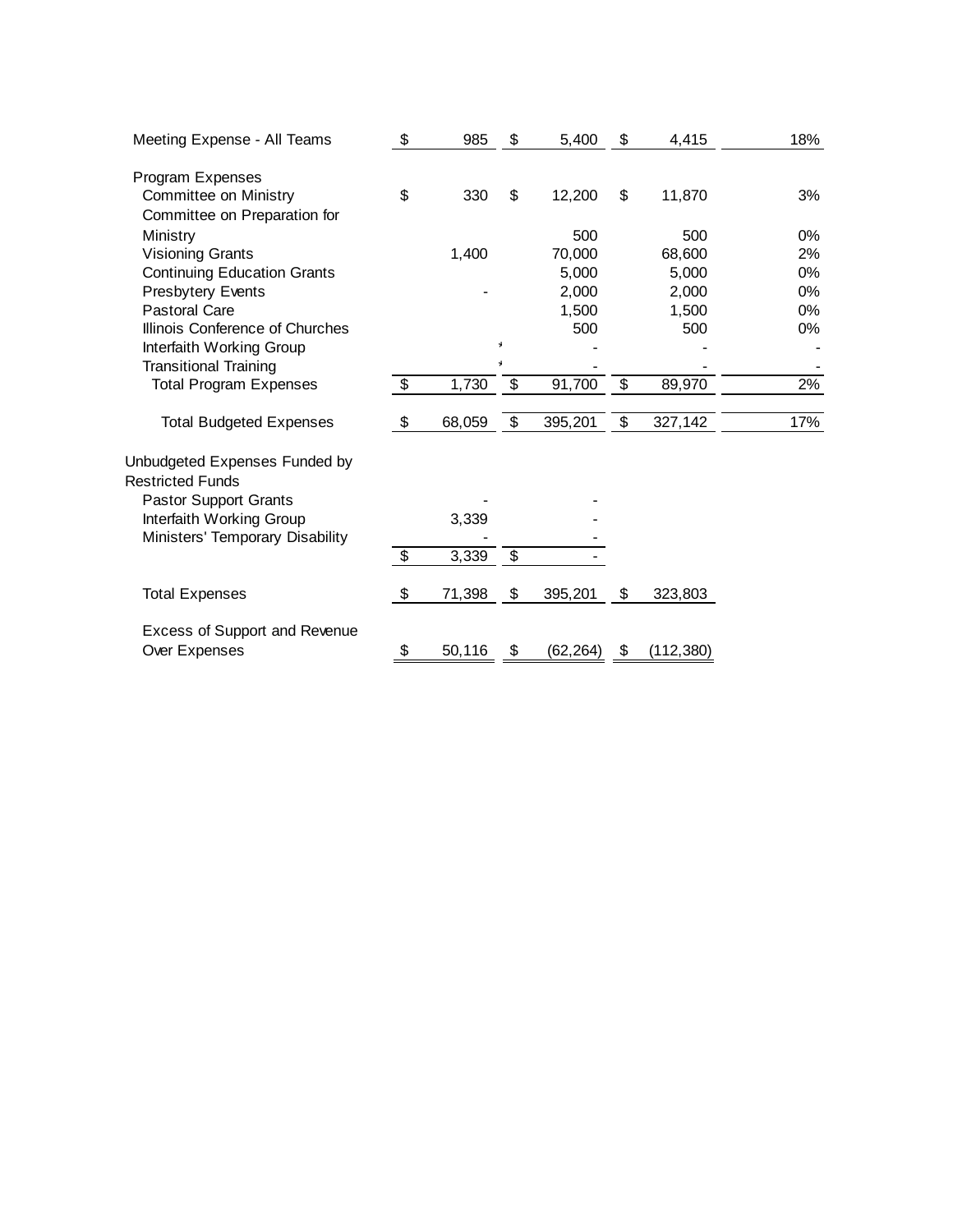### Appendix C Lead Presbyter Report

What is a presbytery? While we can probably unpack a lot of historical and technical definitions, one of the most insightful and honest insights I have picked up along the way is this: we define our life together as we do it. So if we define presbytery by the way we live out being a presbytery, then I daresay that at our core, we are a community of churches, accountable to each other and strengthened by the presence of one another. I am reminded by 1 Corinthians 12:26: "If one member suffers, all suffer together with it; if one member is honored, all rejoice together with it." None of this is really new, but rallying around our common purpose and then tending to how we live out our lives in beloved community is the locus of our joy and being.

When I served this presbytery as one of the moderators before I stepped into this role as Lead Presbyter for Transformation, the five town halls we held across our presbytery yielded precious insight about our needs: we wanted better communication, (re)built trust, closer relationships, and a clearer sense of purpose. Almost a year into this work, I am discovering that the expressions of those needs were resounding truthful, for they were not only our truths, but on a more macro level, they express the essential components that make any community a community. So, we were not only communicating our awareness that we need to do this work in community, but that we wanted to be a community. Communication, trust, relationship, and purpose are the critical DNA that make us a presbytery, a community of churches. We are a community of churches, accountable to each other and strengthened by the presence of one another.

There were two major areas of transformation we have been managing my first year in this role. The first is working together as a new staff, not only with a brand new presbytery leader, but in coming into a great appreciation for the unseen impact that our previous accountant Amy Gardner had behind the scenes, effects that would seem to have been the work worthy of three hired positions. I am quite pleased with the way we have managed the transition, with a special shout-outs to Bill Strawbridge, our new Treasurer and Sabrina McGrath, our new accountant. We are committed to regularly check in with our whole staff and each other to refine the way we operate to make sure we are running as smoothly, responsively, and sustainably as we can.

The second major transformation has been moving our office space out of Pioneer Park and into the Life Together Center of First Federated Church. This was done after a careful needs assessment led by the Administration Team, and then seeking what best fits our needs. It has been about a month and a half since our move and so far it is serving us quite well! It has put is in closer proximity to our other meetings, and it is more edifying knowing our office expenses are going into the mission of one of our own churches.

When I started, I mentioned we will experience some changes in our life together as a community of churches, some of it structural, but mostly cultural—the change we sense and feel, the change that takes time, the change that comes as trust deepens and community tightens. Much of this is to recognize that so much transitional work has already been done, namely under the leadership of Felipe Martinez, yet it is up to us to make sure that it does not remain unfinished. Much of this means living into the values we have already committed to and having confidence in ourselves that already have all the tools in us and among us necessary to do our work.

I am so grateful for the rhythm of this work and our partnership together. In spite of a challenging winter that restricted travel all over west and central Illinois, I had a travel schedule filled with blessings, relationships, and new learnings that I bring back with me to share. For example, we have excellent synod colleagues who are doing great work, the fruits of which were enjoyed by delegates from our Committees on Ministry and Preparation for Ministry at the end of March at a special training and event for sharing best practices. I was able to spend a week in California with a class of other presbytery leaders carefully honing our skills and focus, followed by attending a week of the art of transitional ministry with four of our presbytery colleagues in St. Louis. I was joined by half a dozen members of this presbytery at the 20th annual White Privilege Conference in Iowa (where some of our PCUSA national leaders had a presenting role). I have also been blessed to serve on the Racism Truth and Reconciliation Special Committee for the denomination as an expression of my own service and discipleship. I'm also thankful for your prayers while I was thrown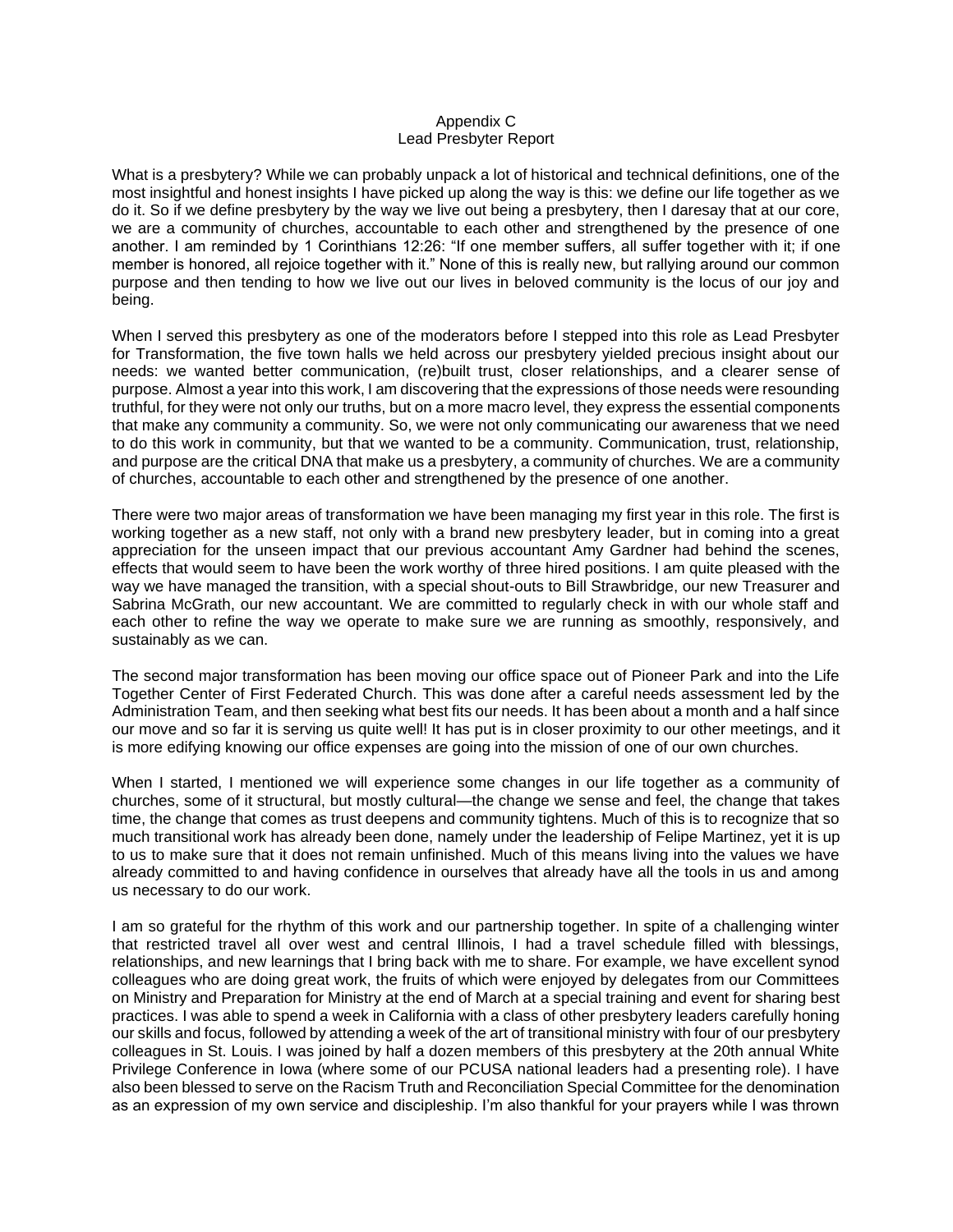off balance in March by a mild health scare that is now being managed. Every experience is a chance to encounter God's love and embody grace.

We will continue to strive together. And as we adapt, respond to today's challenges, and serve faithfully, we will continue to thrive together. We will try. We will experiment. We will risk. We will fail. We will check in on each other. We will learn. We will try again. We will grow. We will change. We will support one another along the way.

I am so blessed to do this holy work with you!

Rev. Ryan Landino, Lead Presbyter for Transformation, Great Rivers Presbytery Office: 309-683-6980 | Cell: 309-251-9958 | rlandino@greatriverspby.org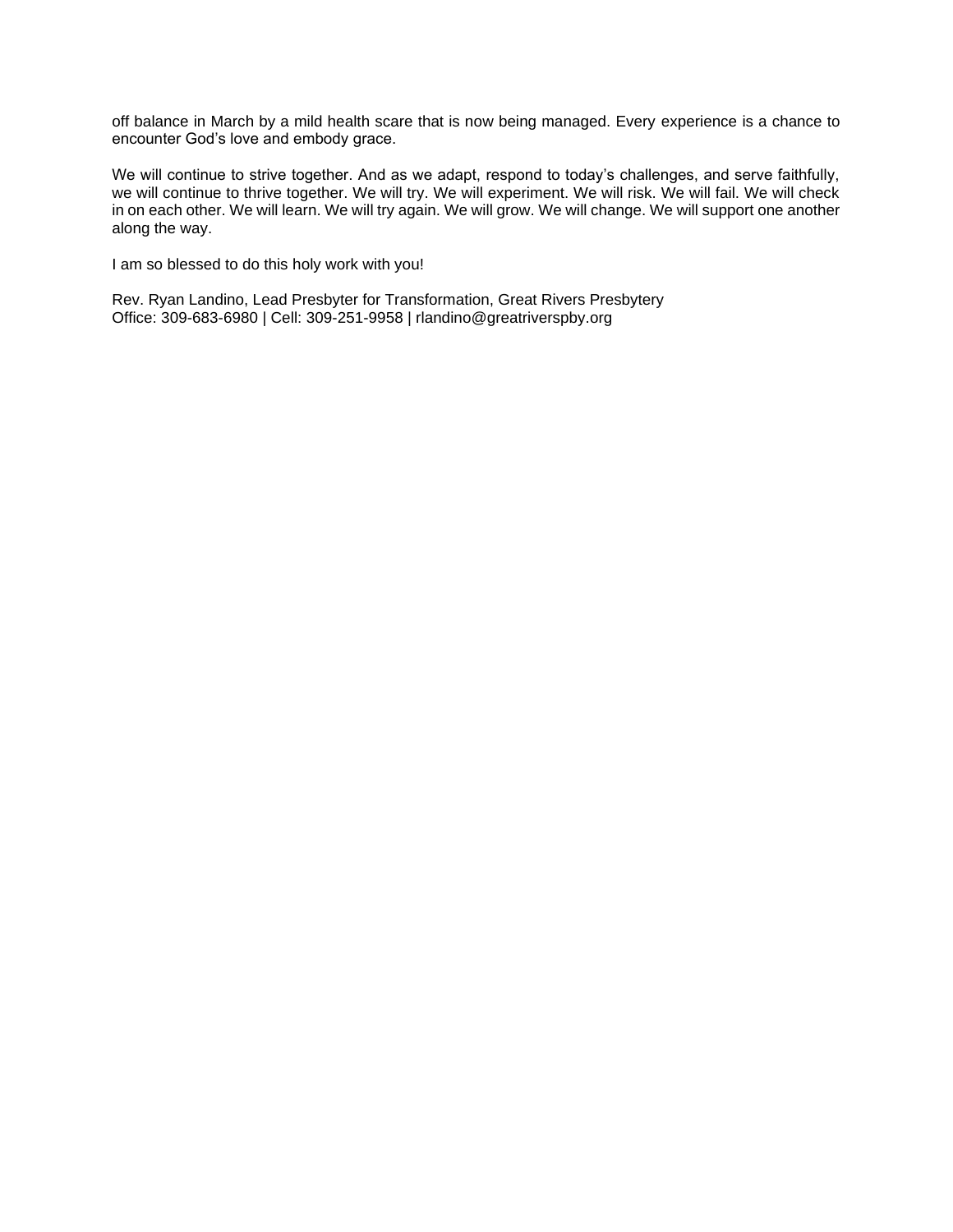#### Appendix D Visioning Team Report

*During the June Assembly there will be a short presentation from Broadway Presbyterian Church, Rock Island about their Urban Farm Internship and Jardin de Dios this summer. The goal of the Rock Island Urban Farm is: to grow free-to-pick, organically-grown, heirloom fruits and vegetables, for the entire Rock Island Community; and to encourage residents to grow their own produce close to home.* 

# **Grants Awarded** The following Grant Applications were reviewed and approved:

# o **Bucks for Blessings:**

- \$1,000 First, Knoxville with four other churches will partner to collect and distribute food and toiletries for Christmas.
- \$1,000 First, Milan with four other churches will host a Community Dinner, which will serve as a fundraiser for the Milan Christian Assistance Fund.
- \$1,000 College Avenue, Aledo with Viola Presbyterian Church will offer a bed and breakfast for the people displaced by the flood and relief workers coming to the area
- \$810 Broadway, Rock Island, with Estudios Biblicas En El Hogar will partner together to make a Jardin de Dios (Garden of God) where they will grow food, process and prepare Hispanic dishes to serve and sell to the public.
- o **Sabbatical Grant:** \$744 Rev. Mark Bedford and \$375 New Windsor Presbyterian Church to enter a time (July 1-28) of private retreat, teaching and writing a Bible study curriculum called "Good vs. Evil – Movie Heroes and Villains and Biblical Ethics" With hopes to create a curriculum that other teachers can lead in Sunday school and Bible study classes.
- o **Consulting Grant**: \$2500 matching grant for College Avenue, Aledo and Ministry Architects.

# o **Mission Initiative Grants (MIFA)**

- \$5,000 matching grant for Broadway, Rock Island; An Urban Farm Internship
- \$2860 matching grant for Center, Seaton; Seaton Center Fun Day to support Parks, Food Pantry, Crisis Center. Throughout the year the church will provide touch points with partnering organizations and the community.

# **Additional Items** -

- As per our bylaws, Visioning wants to spend this year (2019) to cast a vision and creating a plan to implement the vision. Much of the vision casting work has been done in our Presbytery, but with transitions in leadership we haven't had the chance to implement and follow-through in important transformation work. We feel like we could take advantage of Synod grants to help us in consultant/coaching as a Presbytery-wide effort. The Leadership team has directed us to work with Lead Presbyter for Transformation, Ryan Landino to work out details and to include a budget proposal. If anyone has interest or input, please contact Visioning Chair [jwarren@firstpresja.org](mailto:jwarren@firstpresja.org) or Vice-Chair Carol Sleeth [cisleeth@comcast.net](mailto:cisleeth@comcast.net)
- We're proud of the number of grants we received so far from our Presbytery and the exciting visioning and transforming work ahead!
- Our team presently has openings for three elders and one minister of the Word and Sacrament. If you or someone you know has interest in serving as a visioning leader, please contact the nominating committee.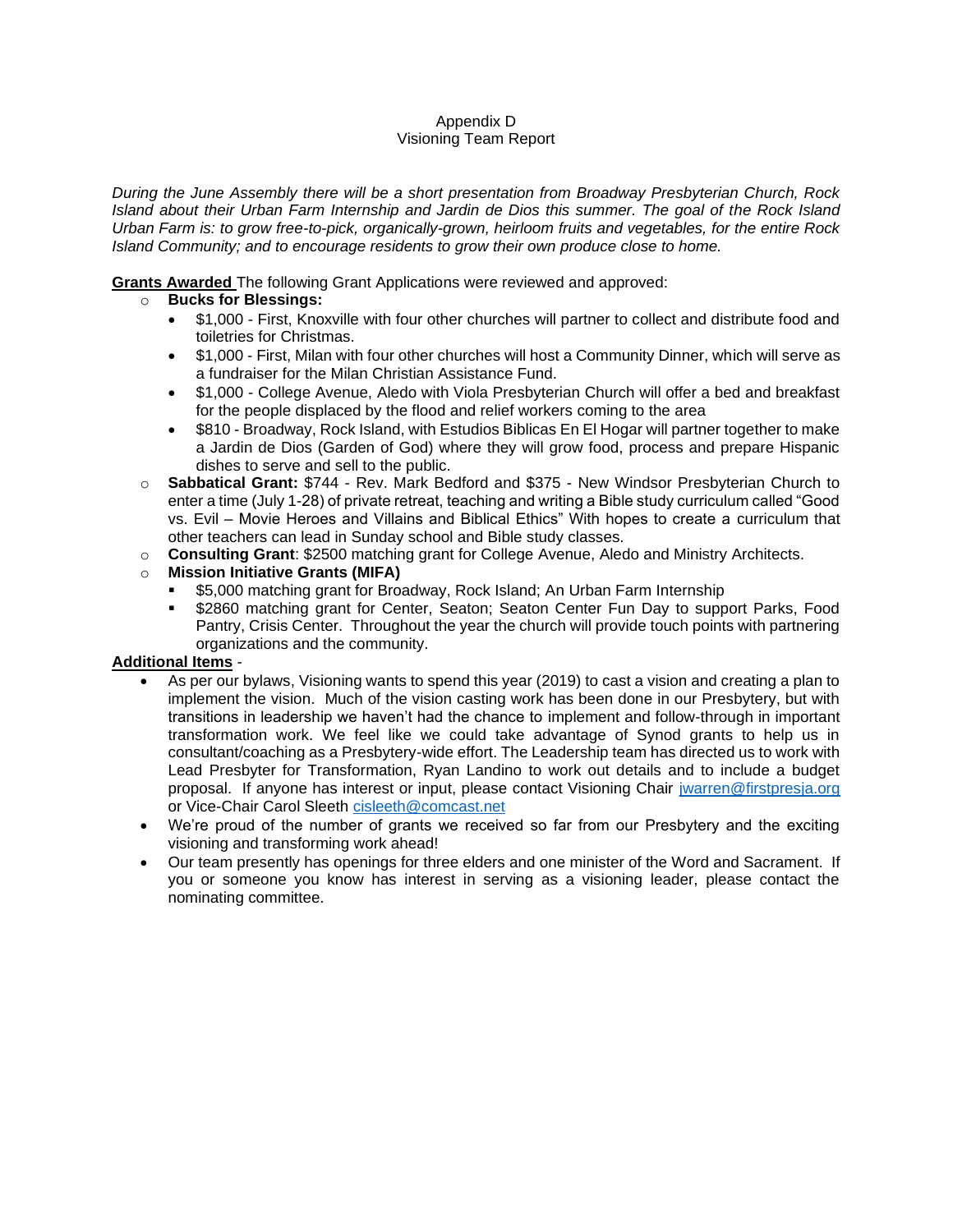# Appendix E COM Report

#### **Motion: COM recommends that elders** Bruce Johnson and Don Jacobs **be granted a waiver/exemption on term limits for service on the session of First Presbyterian Church of Chenoa.**

COM has approved the use of funds given by the Synod of Lincoln Trails to reimburse the registration and shared housing fees to the MALT "Art of Transitional Ministry" course weeks one and two for any minister member or CLP of the Presbytery of Great Rivers.

COM wants to recognize the retirement of Rev. Anna Saxon.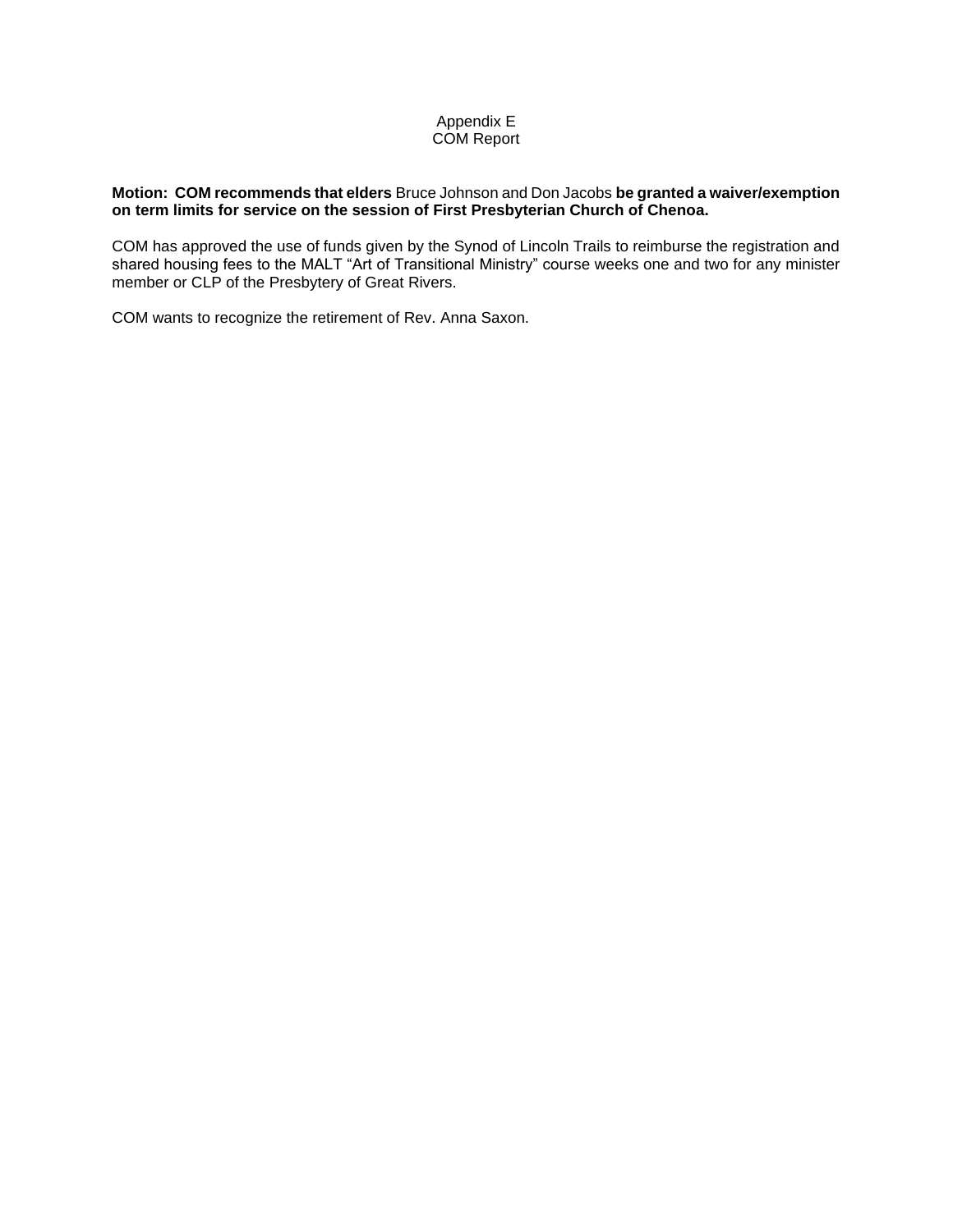### Appendix F Leadership Team Report

The Leadership Team met on May 21, 2019, with the following results. No action is required of the assembly.

- Lead Presbyter for Transformation Ryan Landino spoke about Adaptive Leadership. Ryan presented comments from *The Practice of Adaptive Leadership: tools and tactics for changing your organization and the world*, by Heifetz, Crashow, and Linksy, 2009. Discussion ensued on the requirements and challenges of exercising both technical and adoptive leadership to the team's work for the presbytery.
- Action was taken designating the offerings to be received at the remaining assemblies of 2019: June 8 – the PC(USA) Pentecost Offering
	- September 10 the PGR Theological Education Fund
	- November 9 the PC(USA) Peace and Global Witness Offering
- Communion will be celebrated at the September 10 Assembly at Peoria First Federated Church.
- Evaluation comments received at the February 26 Assembly at Washington Five Points were discussed, looking toward improvement of future assemblies.
- An Assembly Worship Task Force was created to handle planning of worship-related matters for future assemblies. It will be chaired by the moderator-elect and be accountable to the Leadership Team.
- We will provide Zoom participation at the June 8 Assembly for those who sign up ahead of time. **We solicit volunteers to serve as onsite "virtual microphone monitors" for future assemblies.** Those persons will receive training.
- The members of the Sherrard Task Force were named by the moderator:
	- Teaching Elders: James Benson, chair, Joyce Chamberlain, Blake Severson, and Becky Sherwood
	- Ruling Elders: Keith Clement, Roger Mixer, and Iona Schnowske

## **REQUIRING ACTION OF THE ASSEMBLY**:

A motion is needed to convert the Sherrard Task Force to an Administrative Commission, as requested by the task force. As an Administrative Commission, it would have the power to conclude the following actions:

- 1. To dissolve the Sherrard-Community Presbyterian Church.
- 2. To provide for the continuing spiritual and pastoral care of the remaining members of the Community Presbyterian Church of Sherrard.
- 3. To transfer members of the Community Presbyterian Church of Sherrard to other congregations and to provide for pastoral care for those who do not wish to or are unable to transfer their membership.
- 4. To grant letters of dismissal to members for those who have not found a new church after a period of one year.
- 5. To take possession of all real and personal property of the Community Presbyterian Church of Sherrard along with all records of the congregation and to oversee transfer of all real property and accounts to the Presbytery.